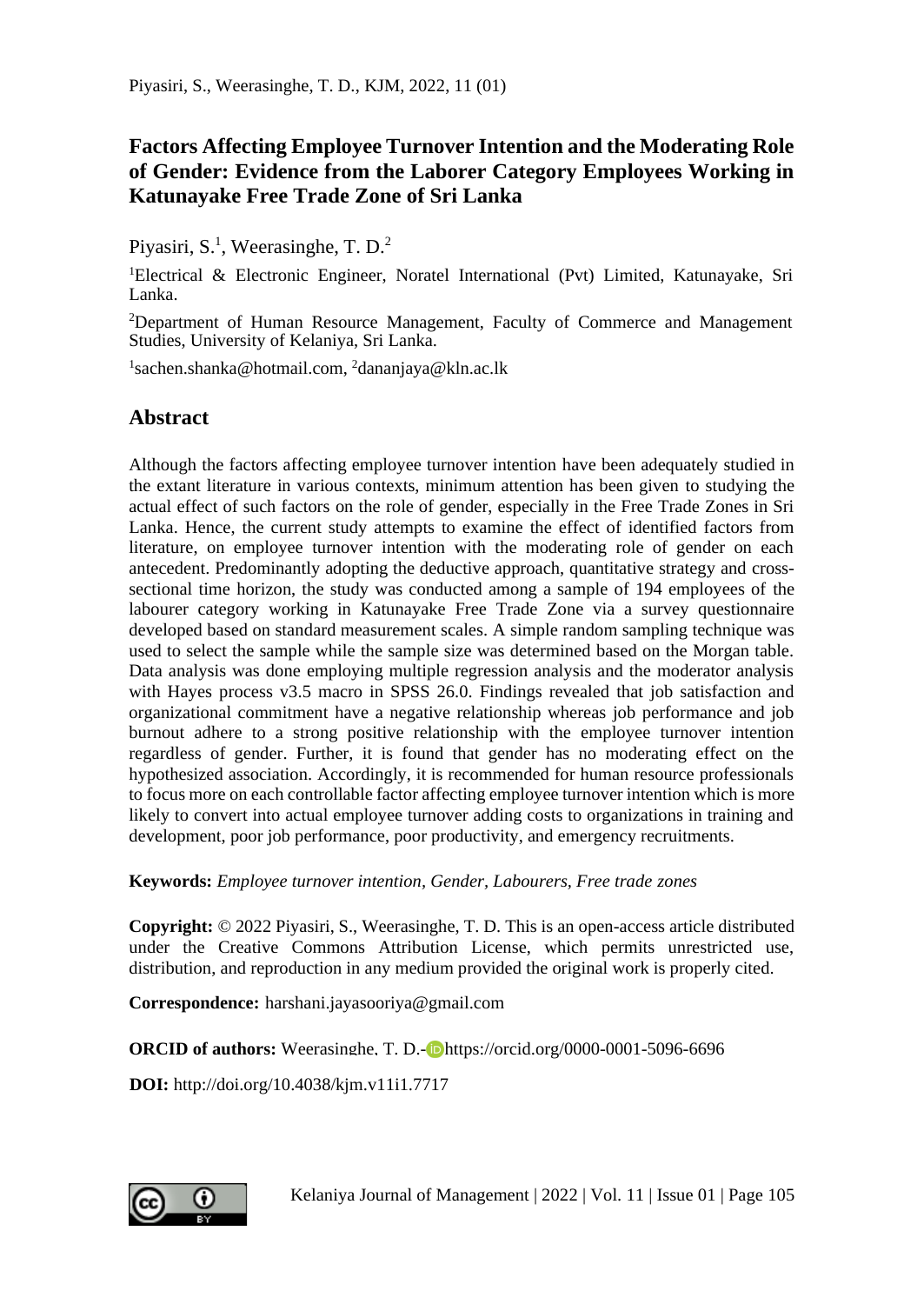## **Introduction**

Employee turnover is a burning issue which pushes human resource managers to have sleepless nights. Employee turnover can be categorized into main two categories such as voluntary and involuntary (Abbasi & Hollman, 2000). Selden & Moynihan (2000) defines an additional type of turnover in addition to voluntary and involuntary, which is retirement. On the other hand, turnover can be categorized as dysfunctional and functional. Dysfunctional refers to the inability of the organization to retain good performers (Boudreau & Berger, 1985). Voluntary turnover occurs when an employee decides to resign while involuntary refers to organizations choosing to dismiss employees (Abbasi & Hollman, 2000). Among those three types, voluntary turnover is a major concern, as losing talented and experienced employees can decrease productivity while increasing costs for recruiting and training new employees (Caillier, 2011). Thus, employee turnover intention can be defined as the thoughts occupied by employees regarding voluntarily leaving organizations or quitting jobs. However, some scholars have defined turnover intention as the intensity of the desire of the employee to leave his or her current job and seek for another (Mobley, 1977; Watrous, Huffman & Pritchard, 2006). Scholars show that there is a strong positive relationship between actual turnover and turnover intention (Stormbroek & Blomme, 2017). The turnover intention has always been a major concern for management across almost every business organization as a higher turnover intention can cause reduced workplace morale and commitment (Lee & Shin, 2005). It can be interpreted that turnover intentions as a measure for understanding turnover before employees actually leave organizations. This measure provides valuable opportunities for to organizations in reacting to such situations before employees actually leave the organizations (Harris, Kacmar & Witt, 2005). Also, the employee's turnover intention is the

best and most powerful predictor of the employee's future behaviour (Carmeli & Weisberg, 2006; Mobley, 1977).

Based on the research studies conducted upto-date by various scholars, it has been identified a number of factors have both positive and negative relationships with the turnover intention of employees. Such main factors can be identified as job satisfaction of employees which is reported as having a negative and strong relationship with turnover intention, and job performance of employees which inherits two alternative hypotheses on either positive or negative relationship with turnover intention, organizational commitment, and employee job burnout (Zeytinoglue et al., 2007; Caillier, 2011; Yousaf, Sanders & Abbas, 2015). Moreover, several studies have been conducted for investigating the effect of gender on employee turnover intention studies (Lee, Chua, Miska & Stahl, 2017).

Free Trade Zones (FTZs) can be identified as a major source of export-oriented growth in recent decades. Currently, Sri Lanka accounts for twelve export processing zones while Katunayake and Biyagama zones comprise a large number of enterprises; in numbers 80 and 58 respectively (United Nations Industrial Development Organization, 2020). Even though more than 90 per cent of textile and clothing products were concentrated in export processing zones in the 1980s, recent studies show that the concentration of textile and clothing products has been declined up to 50 per cent while the rest of the 50 per cent accounts for chemicals, manufactured products and other manufacturing industries (Karunaratne & Abayasekara, 2013). It is reported that as at the year 2017, the highest number of employment provided by Katunayake Free Trade Zone is 37,388 which accounts for 27.15% of total employment provided by all twelve export processing zones (Department of Labour, 2019). Rajapakshe (2018) insists on the higher labour turnover among export processing zones as a public issue. According

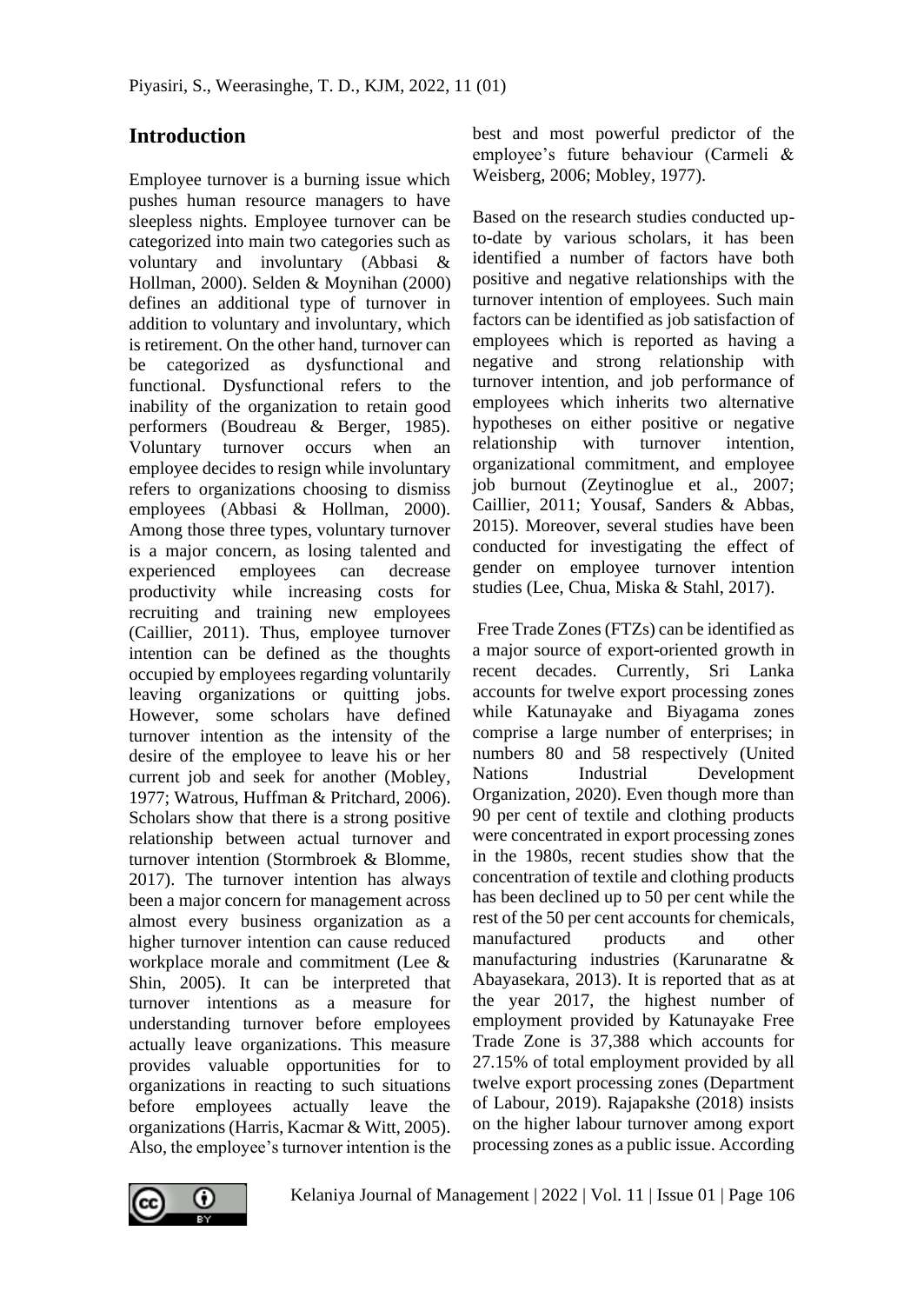to table 01, Katunayake Free Trade Zone is the largest in terms of total employment, among all twelve zones in the country. Also,

it is the most affected zone by the higher employee turnover issue (Department of Labour, 2019).

| <b>Free Trade Zone</b> | <b>Total Employment</b> | Percentage (%) |
|------------------------|-------------------------|----------------|
| Katunayake             | 37388                   | 27.15          |
| Biyagama               | 25564                   | 18.57          |
| Seethawaka             | 22522                   | 16.36          |
| Koggala                | 14151                   | 10.28          |
| Wathupitiwala          | 9646                    | 7.01           |
| Kandy                  | 8479                    | 6.15           |
| Mawathagama            | 6903                    | 5.01           |
| Polgahawela            | 4146                    | 3.01           |
| Mirigama               | 2878                    | 2.09           |
| Horana                 | 2362                    | 1.71           |
| Malwatte               | 1916                    | 1.39           |
| Mirijjawila            | 1252                    | 0.9            |
| Wagawatte              | 484                     | 0.35           |
| <b>Total</b>           | 137691                  |                |

Table 01: Labour Population in FTZs in Sri Lanka

Source: Department of Labour, 2019

#### **Statement of the Problem**

Employee turnover is a burning issue that can be identified within almost every industry all over the world (Khatri et al., 2001). Because, losing talented and experienced employees can cause the organizations to have a number of adverse effects to organizations such as decreased productivity levels, increased training and development costs, reduced workplace morale, reduced commitment and disruptions to operations, (Cailler, 2011, Hesford, Malina & Pizzini, 2016; Lee & Shin, 2005). Carmeli & Weisberg (2006) identifies that retaining the knowledge and skills of those who are willing to leave the organization and the return on investment in training and development are significantly affected by the labour turnover issue.

Madurawela (2017) exposes that contrary to the previous conventional wisdom which describes Sri Lanka as a labour surplus country, an alternative hypothesis is forming which interprets the country as a labour short country. Further, according to the Chairman of the Board of Investment (BOI), there are

nearly 200,000 vacancies on BOI Factories Islandwide (Sri Lanka Brief, 2016). Priyashantha & Vinogradov (2020) reported that the annual labour turnover in Katunayake Free Trade Zone is approximately 16.3% in the year 2019 which implies a higher labour turnover in BOI factories. Rajapakshe (2018) supports that the labour turnover issue can be identified in Katunayake Free Trade Zone by stating "higher labour turnover has become a public issue with the fact that export processing zones being in Sri Lanka almost for 40 years. As a result of undesirable higher labour turnover, organizations in the Katunayake Free Trade Zone face number of problems such as labour shortage, lack of experienced workers, and increased training and development costs.

#### **Objectives of the Study**

The main objective of the study was to assess the effect of identified factors on the turnover intention of labourer category employees in the Katunayake free trade zone. Further, the

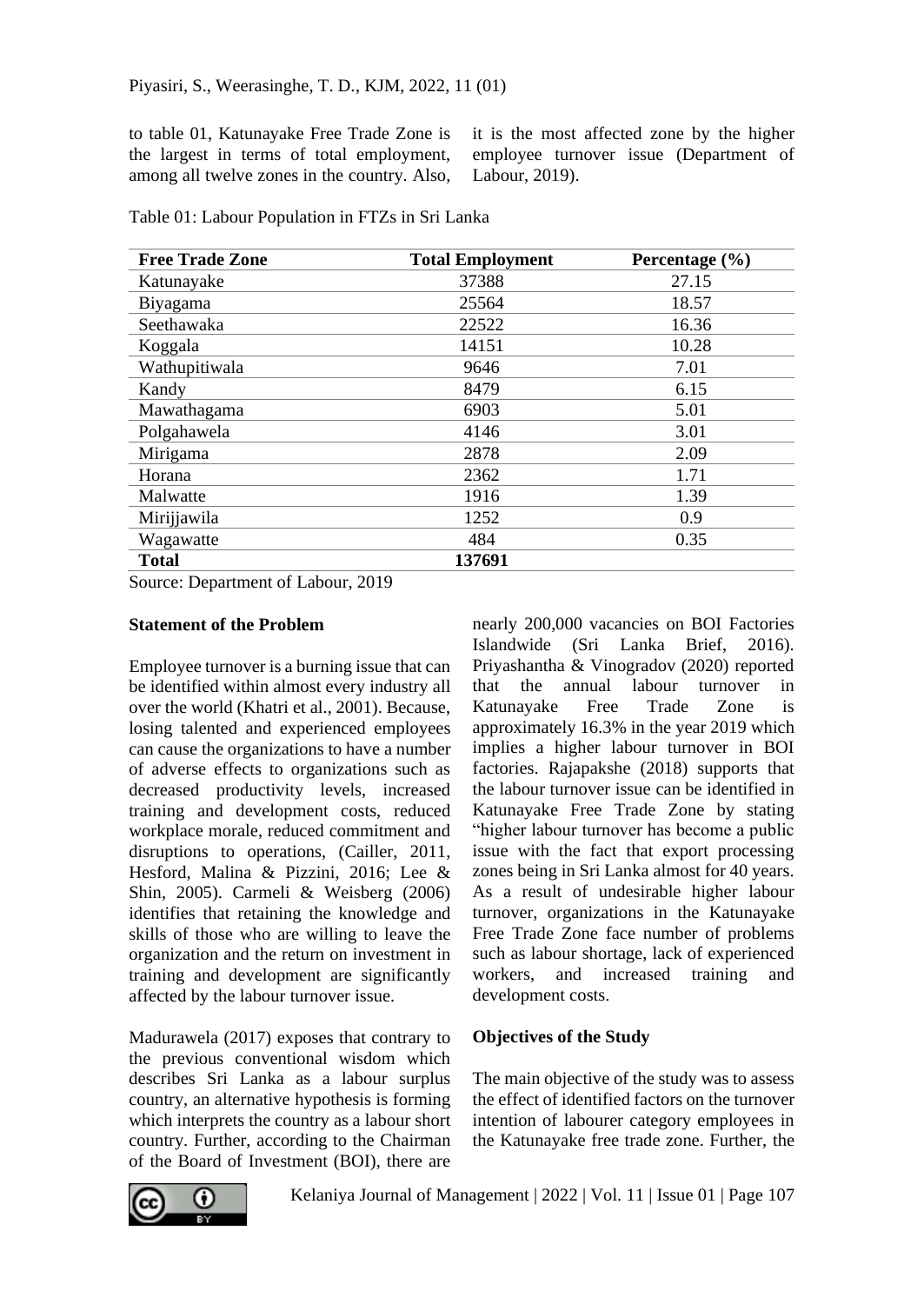following specific objectives were established in the current study.

- i. To assess the impact of job satisfaction on the turnover intention of employees.
- ii. To assess the impact of employee performance on turnover intention of employees.
- iii. To assess the impact of organizational commitment on the turnover intention of employees.
- iv. To assess the impact of job burnout on the turnover intention of employees.
- v. To assess the moderating effect of gender on the impact of job satisfaction, job performance, organizational commitment and job burnout on turnover intention of employees.

## **Literature Review**

## **Employee Turnover**

Employee turnover is defined by scholars in a number of ways. Even though such definitions are different by vocabulary, the ultimate meaning remains the same. Henha (2017) defined employee turnover as the situation where an employee ceases to be a member of an organization. Further, Harkins (1998) elaborated that employee turnover is the entrance of new employees into the organization and the departure of existing employees from the organization.

Employee turnover or leaving employees from the current organization can be categorized into main three types (i) unavoidable; (ii) desirable and (iii) undesirable turnover. The unavoidable turnover refers to employees leaving the organization due to causes such as retirement, sickness, family matters etc. The other two types of turnover which are desirable and undesirable refer to employers terminating the employments due to a lack of competencies of employees and employees leaving the organization by their own preference against the will of employers.

Moreover, those three types of turnover fall into another two categories that are involuntary and voluntary turnover. Among those two classifications, only the voluntary turnover overlaps with the undesirable category which makes involuntary turnover characterized by both unavoidable and desirable categories (Henha, 2017).

### **Employee Turnover Intention**

Turnover intention is defined as the likelihood that an employee will leave the organization of his or her own will within the near future. Even though there is a number of research studies done on the real turnover of organizations, it is a challenging task to determine the real reasons or factors which cause the turnover. Because reducing the propensity of turnover among employees is essential. Due to that reason, a number of scholars agree with the fact that turnover intention is ambiguous but a more accurate predictor of understanding or forecasting the real employee turnover or an immediate predecessor of employee turnover.

Additionally, the turnover intention is identified as the reflection of employees' attitude towards the organization as a behavioural intention is a reliable measure of possibilities that humans express a particular behaviour (Henha, 2017; Park, 2015). The relationship between turnover intention and actual turnover is reported as both strong and positive (Stormbroek & Blomme, 2017). Due to that reason, the turnover intention has always been a major concern for management in almost every business entity (Lee & Shin, 2005). Regardless of the fact that all the employees who have turnover intentions, do not translate into actual turnover, still, such intentions have adverse effects on the organization such as poor performance, lowered morale etc. (Lee et al., 2017). Having considered the above-reported evidence on turnover, intention it can be concluded that the turnover intention is the most reliable and affordable predictor of actual employee turnover that organizations

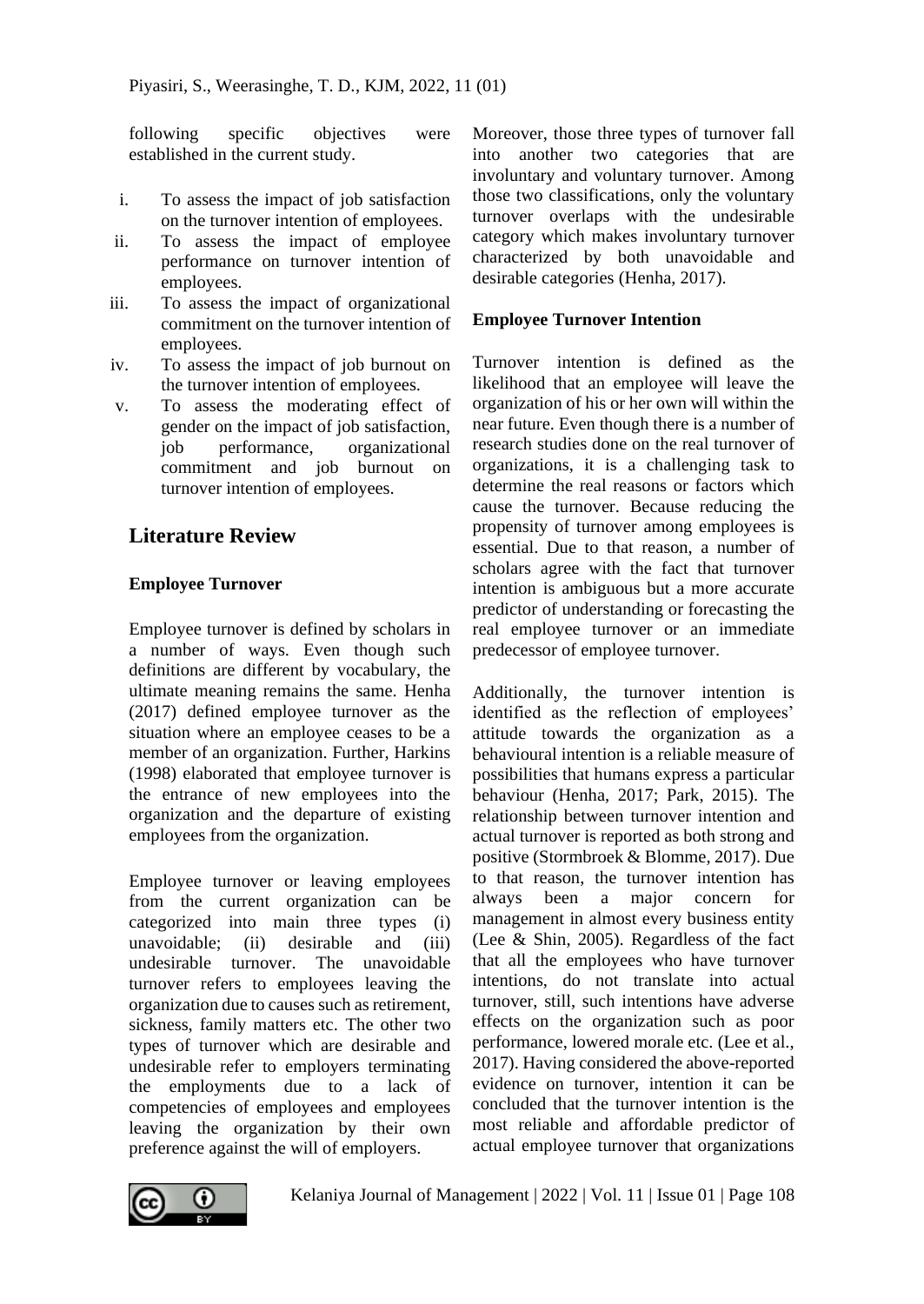can focus on so that preventive actions can be taken either to reduce the actual employee turnover or to mitigate the adverse effects of leaving talented employees.

## **Employee Job Satisfaction**

Job satisfaction is reported as an independent variable that has an effect on employee behaviour of turnover intention (Zeytinoglu, 2007). Most of the research studies conducted on employee turnover intention report the direct relationship between job satisfaction and employee turnover intention. The particular relationship is considered significant and consistent. Especially, it is found the relationship is highly negative which implies that the higher the job satisfaction, the lower the turnover intention.

Scholars present that when an employee experienced job dissatisfaction, the next logical step is to think of quitting or intention to leave (Chen & Wang, 2019, Mobly, Horner & Hollingsworth, 1978). Those research findings and conclusions construct the foundation that insists on the significance of job satisfaction as a predictor of employees' turnover intention which is the dependent variable in the current study. At the same time, the relationship between job satisfaction and turnover intention is verified by such studies.

Job satisfaction is defined as a pleasurable emotional state resulting from the appraisal of one's job or an affective reaction to one's job (Nazim & Baloch, 2009).

Another definition for job satisfaction can be identified as a worker's sense of achievement and success on their job. The definition suggests employees themselves form attitudes towards their jobs by considering feelings, beliefs and behaviours. One's job satisfaction may lead to personal well-being as well. Because the satisfaction of the job also implies that the job is enjoyed by the employee, happiness and enthusiasm are embedded and the employees are suitable for

getting rewarded for their efforts. Job satisfaction can be identified as multidimensional and such domains are satisfaction with pay, promotion opportunities, fringe benefits, job security, the importance of the job etc. Therefore, it can be identified that job satisfaction as a variable directly proportionate to recognition, income, promotion and the achievement of job-related goals which can eventually cause the employee to have the feeling of self-fulfilment (Nazim & Baloch, 2009). A few scholars have argued that there are employees who may get satisfied by acquiring higher authority, responsibility, flexibility in work schedule and a sense of accomplishment.

At the same time, the duality theory of job satisfaction by Herzberg empathises that job satisfaction can be achieved through escalating six motivators which are achievement, recognition, work itself, responsibility, advancement and growth. When the factors affecting the job satisfaction of employees are further investigated, it is said that work, psychosocial work environment, human capital and demographic characteristic factors affect employees' job satisfaction and eventually the turnover intention (Zeytinoglu, 2007).

As a whole, the studies conducted on employee job satisfaction reveal that there is a number of factors affecting the final and weighted outcome of job satisfaction level. But different scholars have focused on different aspects and dimensions that make the measuring job satisfaction of employees.

## **Employee Job Performance**

Job performance can be defined as scalable actions, behaviour and outcomes that employees engage in during performing their jobs. It is said that both the employees themselves and the organizational level are affected by the job performance of an individual (Pandey, 2018).

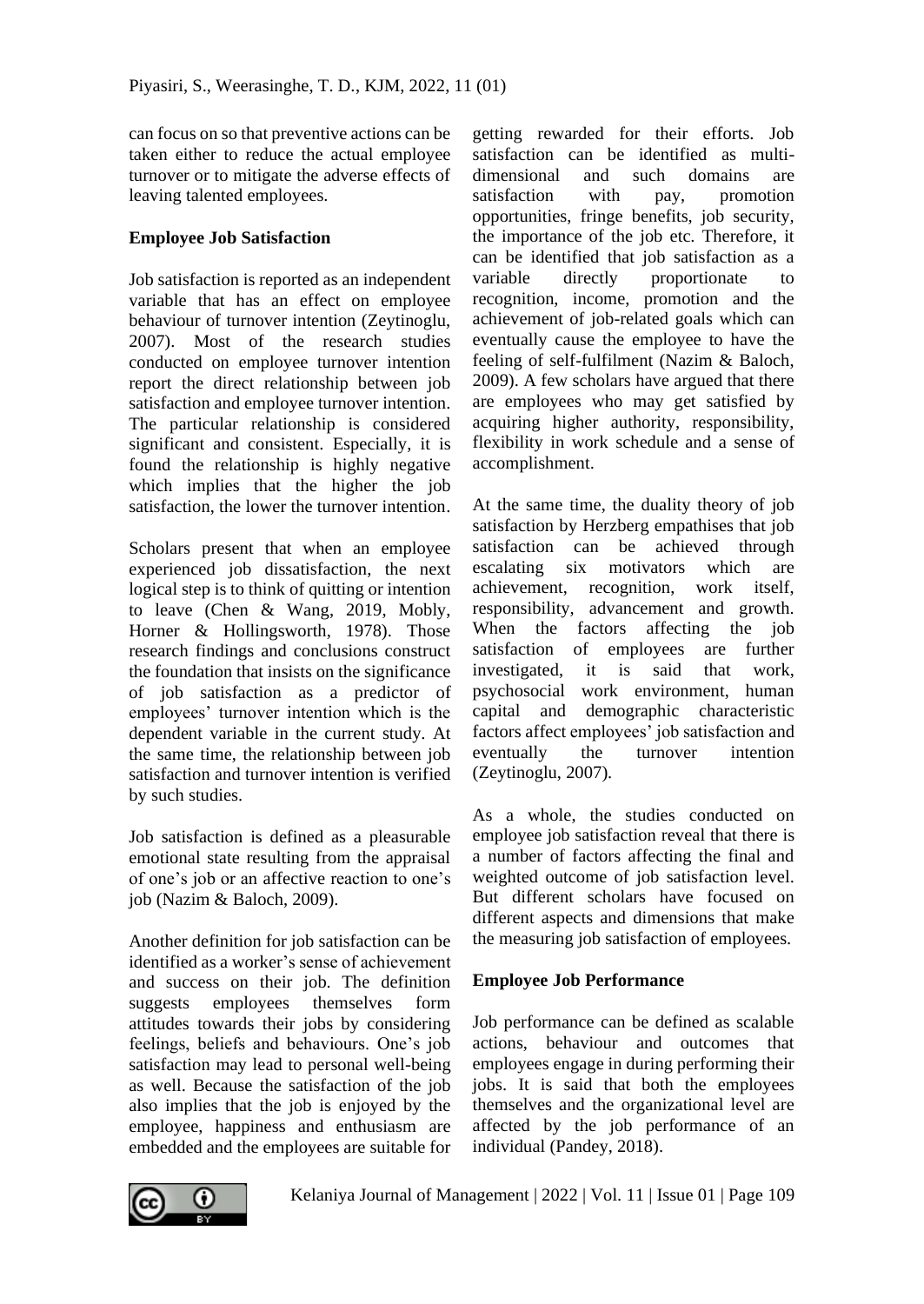Scholars argue that when the relevant factors are controlled, employees exhibit higher performances and consequently the employers will be ready to compensate and retain the more productive employees. Therefore, both employees and employers will continue the relationship due to the mutual benefits. On the bottom line, the turnover intention of employees who are performing well will be reduced (Carmeli, 2006; Lance, 1988).

In contradiction to most studies, some scholars stated that turnover intention is high among high performing employees. Because, those who are with higher performances, have greater opportunities to find jobs elsewhere (Jackofsky et al., 1986). Those research findings reflect that the job performances of employees affect the turnover intention either in a positive or negative way. But regardless of the way that the turnover intention is affected by job performance, it appears the relationship between the two is strong.

A model of job performance which is considered integrative, argues that turnover may be affected by job performance through three different routes. The first one is that performance may influence turnover through cognitive and effective evaluations of the desire to leave the organization. That is, the effects of performance on turnover are mediated by attitudes such as commitment and satisfaction. Second, performance may influence turnover through actual and perceived mobility and ease of movement in the job market. Third, performance may affect the turnover more directly in response to performance-related pressures such as under-evaluated performances related to employees etc. (Allen & Griffeth, 1999). By considering the facts incorporated into the scholar's study, it can be mentioned that triggering at least a single route which links the job performance and turnover intention, can cause the employee to quit.

Organizational commitment is defined as the employee's emotional attachment and identification with the organization (Yousaf et al., 2015). In other words, it is the reflection of feelings among employees on shared norms and willingness to exert effort on behalf of the organization. It is a natural phenomenon to expect a lower level of desire to change jobs from employees who has a greater organizational commitment. According to some scholars, employees' attitude toward the organization is considered the organizational commitment. Individuals tend to attach themselves either to an organization or occupation.

Employees who feel an emotional attachment to the organization, are more likely to identify themselves as a part of the organization. Further, such employees seek opportunities within their current organization rather than thinking about opportunities elsewhere outside the organization. As a result, employees who have a higher level of organizational commitment are less likely to leave the organization. When it comes to the quality of the exchange relationship between employee and organization, organizational commitment is identified as more contingent. Commitment to the organization is the most significant factor because lower organizational commitments among employees are an indicator of a breach in the relationship between employees and the organization. That kind of separation between the organization and the individual causes a significant amount of costs either to the organization, the employee or both parties (Knippenberg & Sleebos, 2006; Yousaf et al., 2015).

Based on the literature, it can be stated that organizational commitment is more related to the psychological aspects of the employees. Because it is an attachment based on the emotional characteristics of individuals and such emotional characteristics can differ from person to person. On the other hand, the studies incorporated above, are highlighting

# **Organizational Commitment**

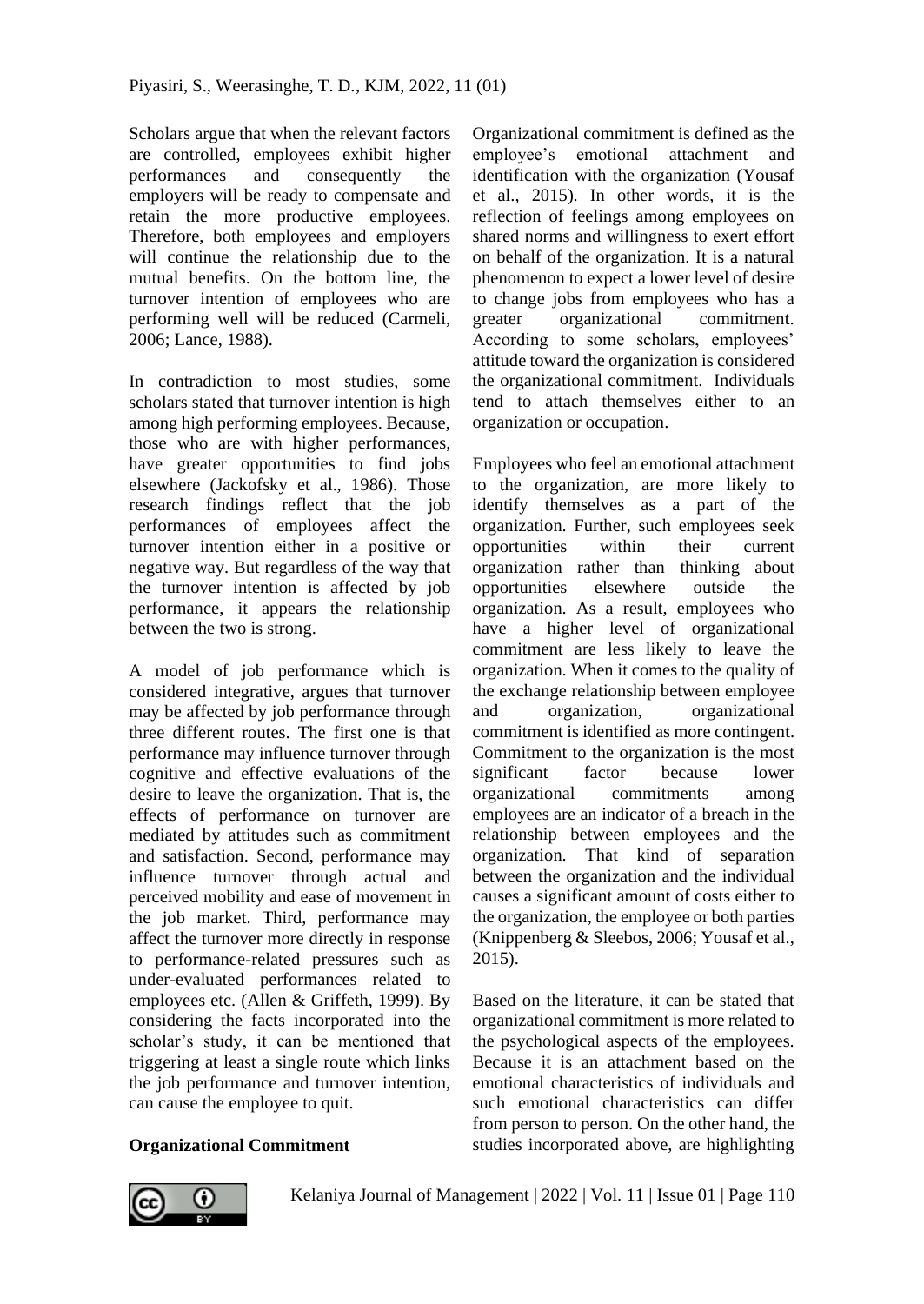the significance of maintaining a workforce with higher organizational commitment as it is the prime indicator on strength of the relationship between the employee and the organization.

## **Job Burnout**

Christina, Jackson & Susan (1981) defines job burnout or stress as a syndrome of emotional exhaustion and cynicism that occurs frequently among individuals. More importantly, job burnout is a significant factor which affects the health and safety of employees. There are three main components that can be identified within the job burnout, which are emotional exhaustion. depersonalization and diminished personal accomplishment. Emotional exhaustion refers to a lack of energy while depersonalization is characterized by the treatment of others as objects rather than people through cynical and both uncaring attitudes and behaviours. When it comes to diminished personal accomplishment, it interprets the possibility to evaluate an individual negatively due to a lack of positive results (Lee & Shin, 2005).

## **Effect of Gender on Antecedents of Employee Turnover Intention**

Gender has an effect on several antecedents of turnover intention. It is reported that turnover intentions among female employees are mainly characterized by satisfaction with company support while the males are mainly affected by repatriation concerns, career advancement opportunities and satisfaction with company support. (Lee et al., 2017). Some scholars outlines that compare to men, it is more likely to quit their jobs by women who hold occupations at both managerial and professional levels. Even labour economists insist that women's turnover is higher than men's.

On the other hand, some theories related to organizational behaviour, argue that female employees employed by organizations which have an underrepresentation of women occupy a lower organizational attachment or organizational commitment. More importantly, it has been identified that women prefer to feel socially connected more than men. That is social affiliation is highly related to the self-esteem of women eventually to overall job satisfaction. In addition to that, feeling understood by coworkers, feeling of connectedness with people and organizational support are sought by women up to a higher degree (Lee et al., 2017). Further, Lee et al. (2017) proposed a hypothesis which outlines the moderation effect of gender on the relationship between satisfaction with company support and turnover intention. Based on the above literature, it can be considered that there is an impact of gender difference on antecedents of turnover intention.

Building on the empirical evidence discussed above, the following eight hypotheses were advanced to be tested in the current study.

- $H_{a1}$ : There is a significant impact of employee job satisfaction on employee turnover intention.
- $H<sub>b1</sub>$ : There is a significant impact of employee job performance on employee turnover intention.
- H<sub>c1</sub>: There is a significant impact of employee organizational commitment on employee turnover intention.
- H<sub>d1</sub>: There is a significant impact of employee job burnout on employee turnover intention.
- He1: The impact of employee job satisfaction on employee turnover intention is significantly moderated by gender.
- $H_{f1}$ : The impact of the employee job performance on employee turnover

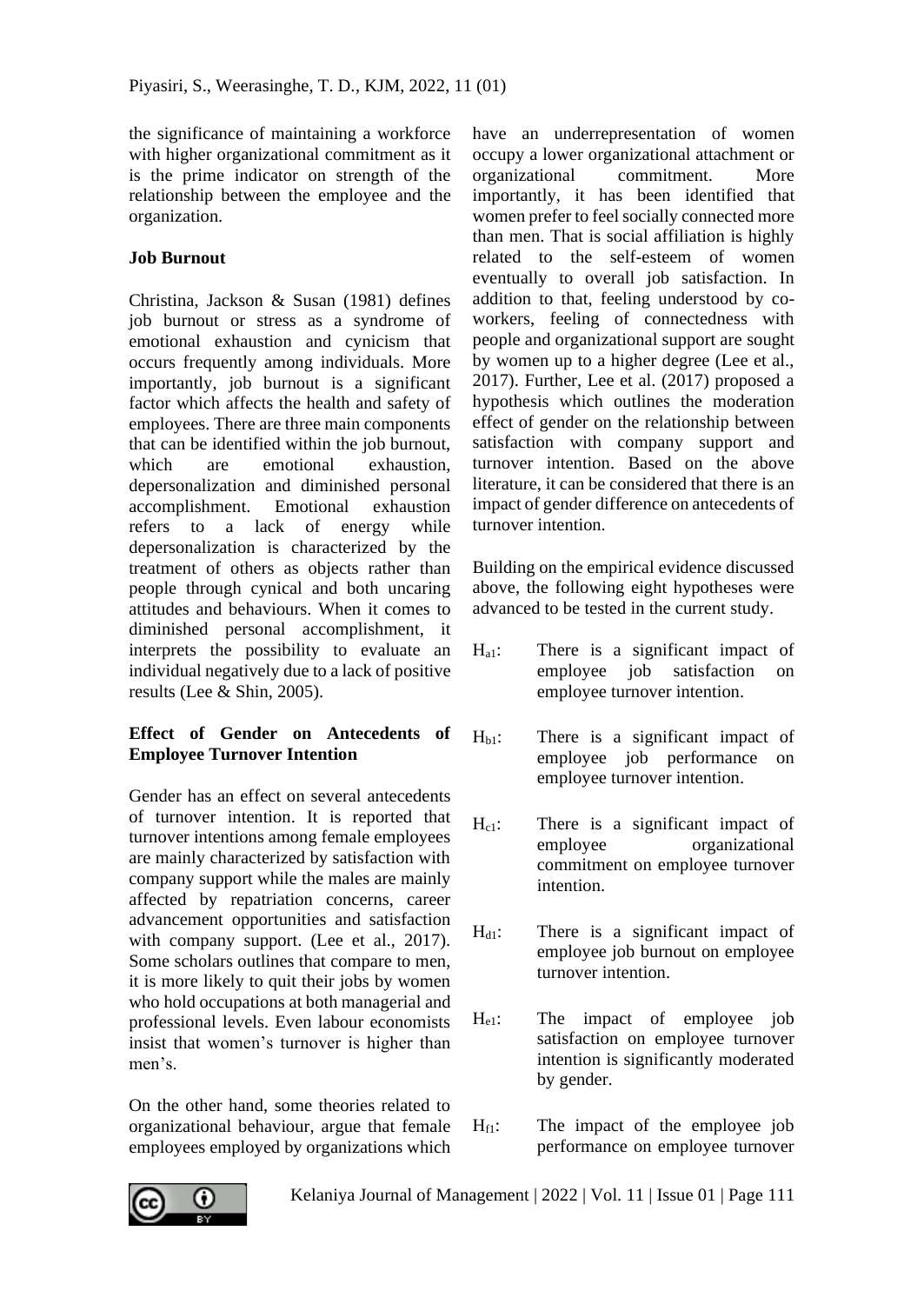intention is significantly moderated by gender.

employee turnover intention is significantly moderated by gender.

 $H_{g1}$ : The impact of the employee organizational commitment on

 $H<sub>h1</sub>$ : The impact of employee job burnout on employee turnover intention is significantly moderated by gender.

Accordingly, the hypothesized relationships are depicted in figure 01.



**Figure 01: Conceptual Framework**

*Source: Authors, 2021*

## **Methodology**

## **Participants and Procedures**

This study was conducted in the context of the Katunayake export processing zone, Sri Lanka which comprised 80 organizations and approximately thirty-seven thousand employees employed by those organizations. The research philosophy for the study was selected as positivism, predominantly applying the deductive approach and quantitative strategy. The unit of analysis for this study was selected as the individual while adopting the cross-sectional time horizon. A sample of 187 labours employed by organizations within the Katunayake export processing zone was selected by

adhering to the Morgan table in defining the sample size and the research questionnaire was distributed in terms of digital and printed versions. The digital form of distribution involved a google form which can be shared as a web link to the questionnaire through any messenger application. At the same time, it enables the ability of respondents to answer questions online. When it comes to the sampling technique, it was adopted the convenience sampling method as most organizations in the Katunayake export processing zone are restricted to collect such sensitive data from their employees. Even though the defined sample size was 187, researchers were able to collect 194 responses at the end of data collection.

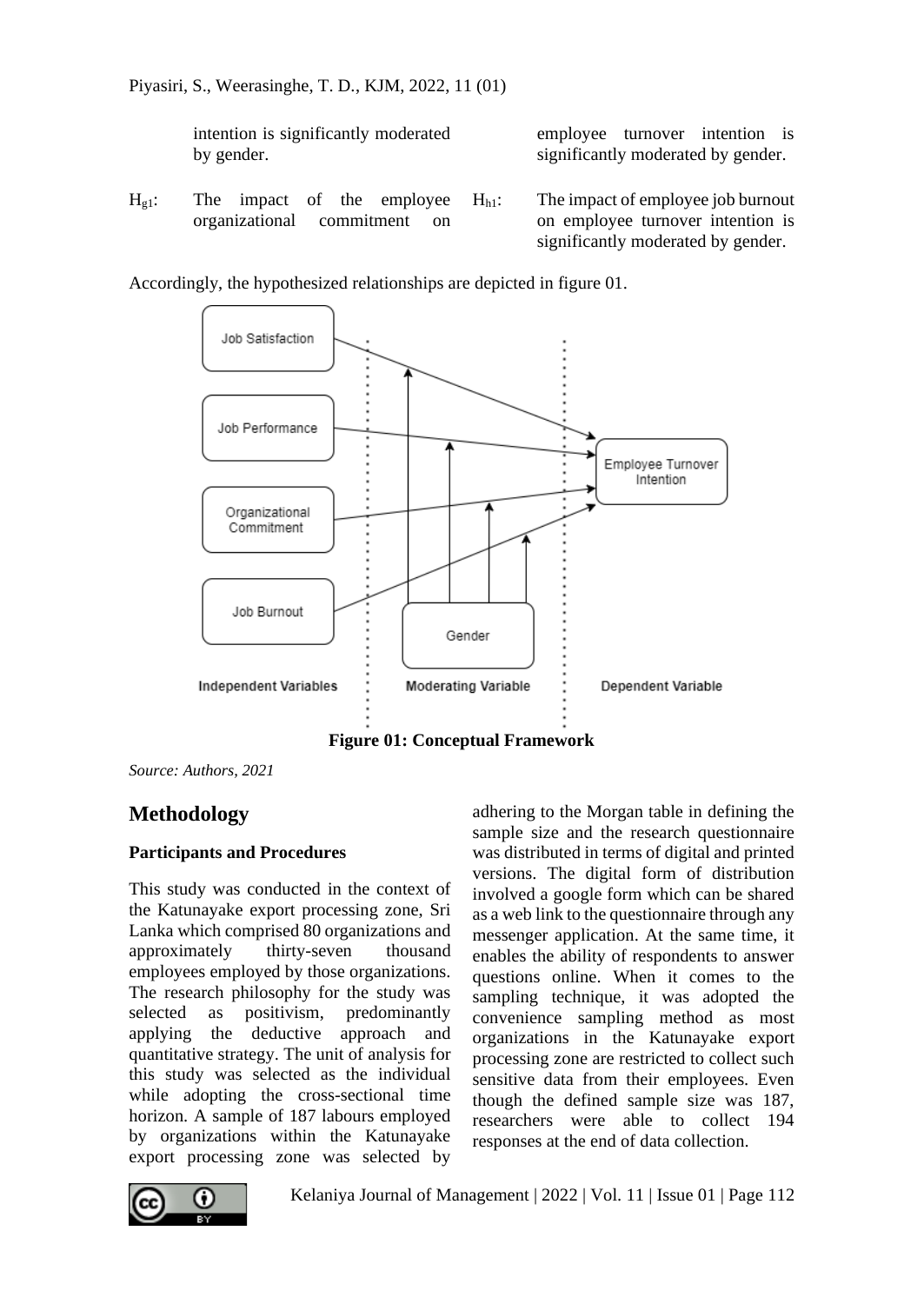The research questionnaire was comprised of sections allocated for basic information and measuring each variable. The unidimensional three-item turnover intention measurement scale developed by Mobly et al. (1978), the uni-dimensional nineteen item job satisfaction measurement scale developed by Brayfield & Rothe (1951), the three-dimensional job performance measurement scale developed by Koopmans et al. (2014), the three-dimensional organizational commitment measurement scale developed by Allen & Meyer (1991) and the three-item job burnout measurement scale developed by Maslach & Jackson (1981) were adopted without altering in developing the research questionnaire distributed among respondents.

## **Measurement Scales of Variables**

## *Employee Turnover Intention*

It was adopted from the unidimensional turnover intention measurement scale comprised of three items to assess the extent of turnover intention among labours within the Katunayake export processing zone. The scale has been originally developed by Mobly et al. (1978). Even though the scale was developed several decades back, the same scale has been adopted by several research studies conducted on employee turnover intention (Abid & Butt, 2017; Skelton, Nattress & Dwyer, 2018). Therefore, the persistence of the scale can be considered valid for today.

## *Employee Job Satisfaction*

The job satisfaction level among employees was measured using the unidimensional, 19 items measurement scale adopted from Brayfield & Rothe (1951). The rationale behind selecting the particular measurement scale was that the same scale has been used in a number of studies over the past decades (Rezvanfar, Fadakar, Hashemi & Khoshnudifar, 2012; Durham, Judge & Kluger, 1998). Moreover, Marylene, Nathalie & Rechard (2007) insist that the selected measurement scale is the most

popular scale among measurement scales developed for measuring the extent of job satisfaction.

## *Employee Job Performance*

In order to measure the extent of individual job performance, it is used the threedimensional performance measurement scale developed by Koopmans (2014). The measurement scale has also been adopted in a recent research study conducted on individual work performance with special reference to the Indonesian context (Tria & Rahmat, 2018).

## *Organizational Commitment*

The three-dimensional organizational commitment measurement scale developed by Allen & Meyer (1991) was adopted in measuring the extent of organizational commitment of employees. The measurement scale has been widely used in past years (Emma, Monica & Carlos, 2017). Moreover, Jaros (2007) insists that the threecomponent organizational commitment measurement model has become a dominant model in measuring workplace commitment.

## *Job Burnout*

The three-dimensional job burnout measurement scale by Maslach & Jackson (1981) is adopted for this study is measuring the level of job burnout experienced by employees. Poghosyan, Aiken and Sloane (2009) adopted the same job burnout measurement scale in the study conducted on large scale cross-sectional survey of nurses from eight countries. The particular measurement scale is selected as it is the widely used and multi-dimensional job burnout measurement scale available.

## **Analysis and Results**

It was gathered 194 responses to the research questionnaire distributed in forms of digital and printed. With the fact that digitally distributed forms should be completed fully in order to submit the response and the

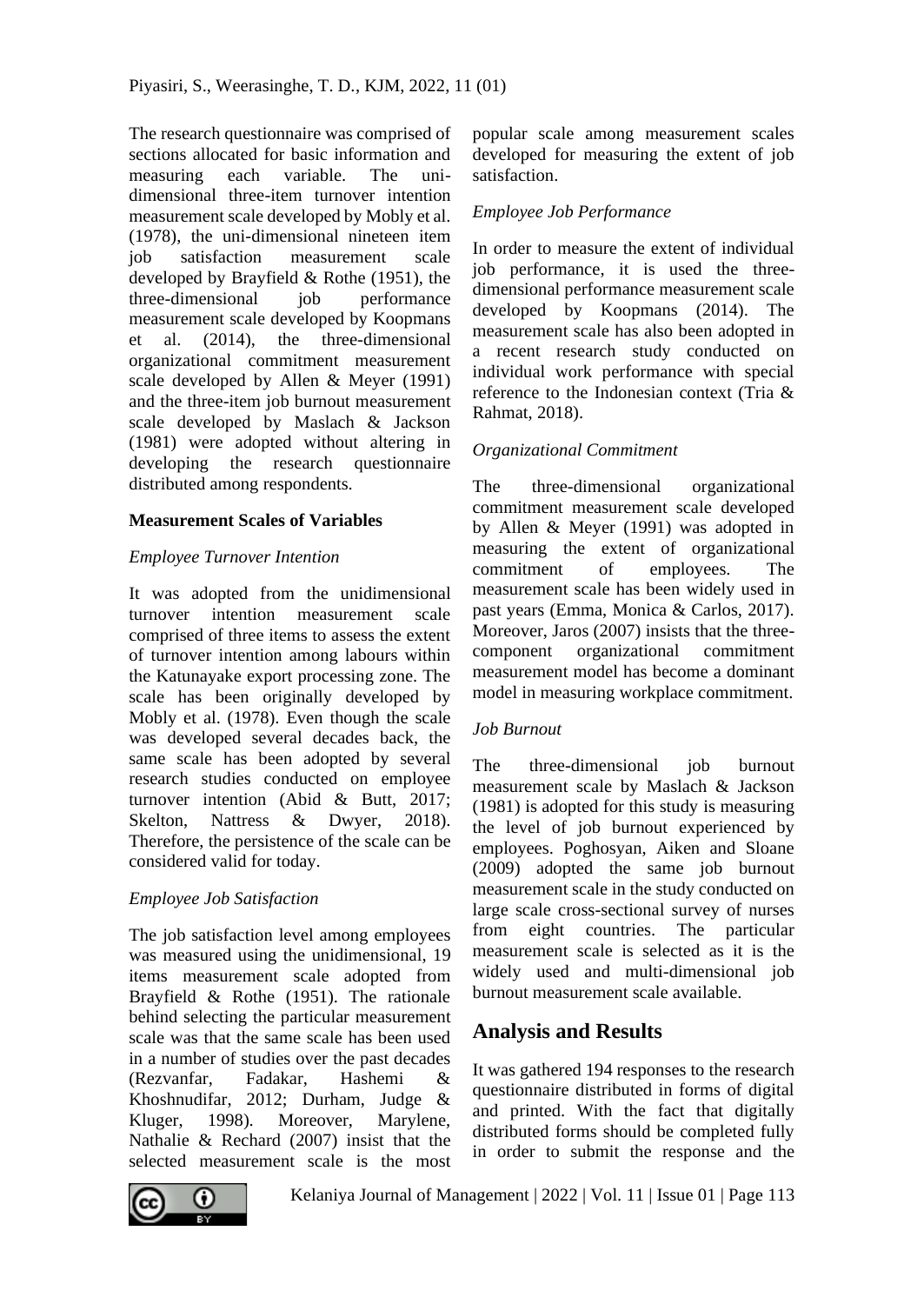majority of responses were gathered through digitally distributed forms, all 194 responses were completely filled responses. The data was inserted into an excel sheet and exported into the SPSS statistical data analysis software. The composition of the gathered data sample is depicted in Table 02 below.

| <b>Gender</b>           | Male               | 100 | 51.55% |
|-------------------------|--------------------|-----|--------|
|                         | Female             | 94  | 48.45% |
| Age group               | 18-24              | 26  | 13.4%  |
|                         | $25 - 31$          | 89  | 45.9%  |
|                         | 32-38              | 38  | 19.6%  |
|                         | 39-45              | 29  | 14.9%  |
|                         | More than 45       | 12  | 6.2%   |
| <b>Service Duration</b> | Less than 1 year   | 76  | 39.2%  |
|                         | $1 - 3$            | 52  | 26.8%  |
|                         | $4-6$              | 22  | 11.3%  |
|                         | 7-9                | 22  | 11.3%  |
|                         | 10 or more than 10 | 22  | 11.3%  |

#### **Table 02: Composition of the Sample (N=194)**

*Source: Analysed Data, 2021*

Reliability refers to the fact that how well a test measures what it should measure. Lee Cronbach developed a statistical measure to test the reliability of multiple question Likert scale questions (Statistics How To, 2014). In this research, Cronbach's Alpha value is used

to test the reliability of each and every scale used to measure each dimension of dependent and independent variables. The Cronbach's Alpha values obtained from the SPSS software are depicted in table 03.

| <b>Variable</b>         |                                         | Cronbach's Alpha |
|-------------------------|-----------------------------------------|------------------|
| Turnover intention      |                                         | 0.810            |
| <b>Job Satisfaction</b> |                                         | 0.871            |
| Job Performance         |                                         | 0.944            |
|                         | <b>Task Performance</b>                 | 0.906            |
|                         | <b>Contextual Performance</b>           | 0.935            |
|                         | <b>Counter Productive Work Behavior</b> | 0.838            |
| Organizational          |                                         | 0.865            |
| Commitment              | <b>Affective Commitment</b>             | 0.910            |
|                         | <b>Continuous Commitment</b>            | 0.514            |
|                         | Normative Commitment                    | 0.884            |
| <b>Job Burnout</b>      |                                         | 0.945            |
|                         | <b>Emotional Exhaustion</b>             | 0.947            |
|                         | Depersonalization                       | 0.939            |
|                         | Diminished Personal Accomplishment      | 0.791            |

#### **Table 03: Reliability Statistics**

*Source: Analysed Data, 2021*



Kelaniya Journal of Management | 2022 | Vol. 11 | Issue 01 | Page 114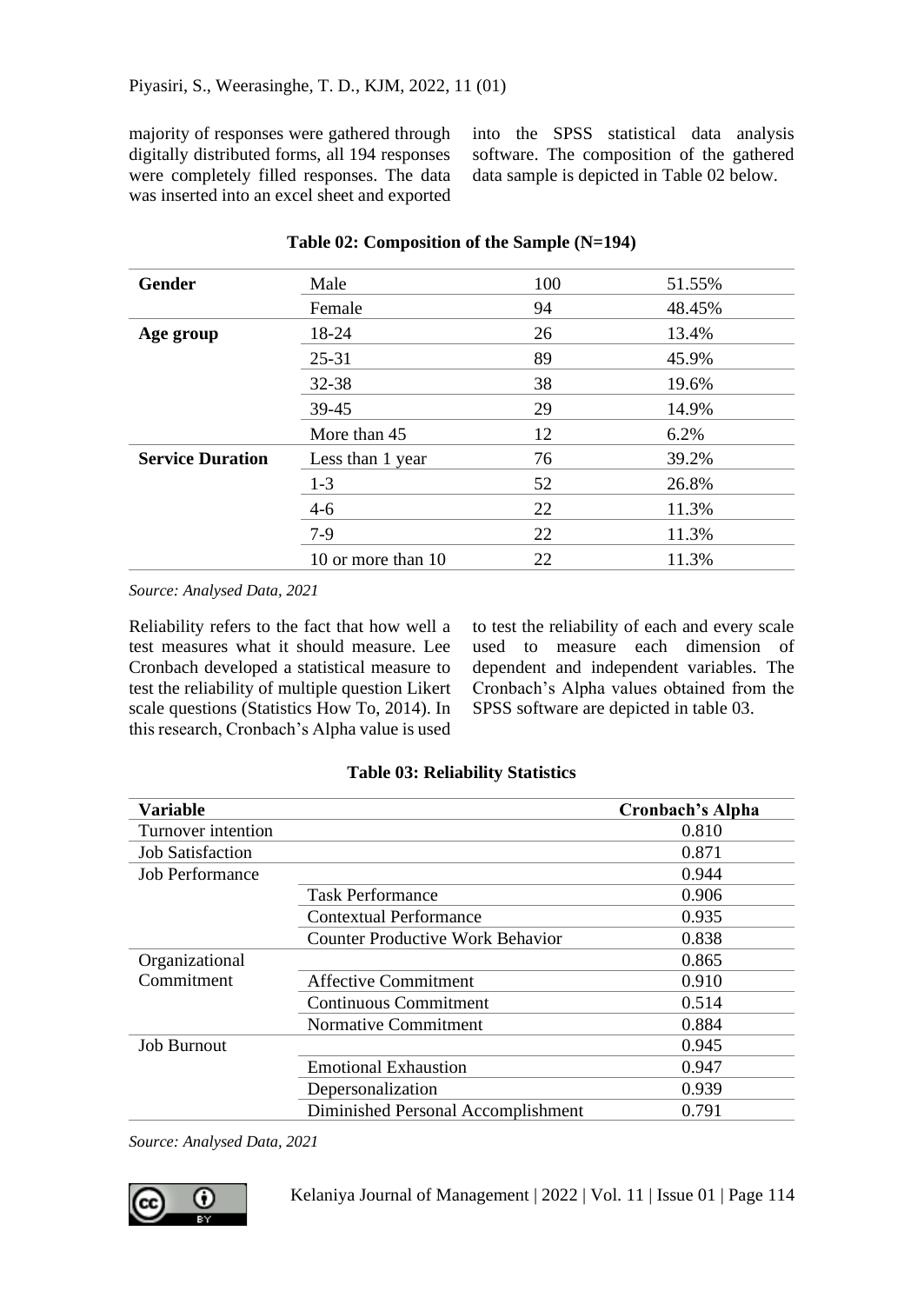By considering the Cronbach's Alpha values obtained for each dimension wise measurement scale, it can be seen that all scales related to each dimension except for continuous commitment and diminished personal accomplishment, have Alpha values greater than 0.8 which implies a good reliability measure. When considering the diminished personal accomplishment, it has an Alpha value of 0.791 which is also good. Only the continuous commitment scale has an Alpha value of 0.514 which is less than 0.7. Yusoff (2012) insists that Cronbach's alpha values within 0.5 to 0.7 represent an acceptable level of internal consistency.

Moreover, based on test results obtained for Exploratory Factor Analysis (EFA) which gives an indication of the construct validity of the research questionnaire, it was identified twelve groups which showed the discrimination among items and every item has the Factor Loading (FL) values greater than 0.7 which implies that the items within the group are converging from each other.

A descriptive analysis of the data collection shows or summarizes the data in a meaningful way such that important patterns can emerge. It insists that 68 per cent of data of the data set is within the plus or minus standard deviation from the mean. The Skewness value measures the symmetry of the data set. In other words, the Skewness value tests whether there is a lack of symmetry in the data set.

On the other hand, Kurtosis is a measure of the normal distribution of the data set. A higher Kurtosis value is an implication that the data is comprised of outliers (Engineering Statistics Handbook, 2020). The acceptable values for the Skewness index and Kurtosis index are defined as  $-3$  to  $+3$  and  $-10$  to  $+10$ respectively (Science Direct, 2020). Descriptive statistics are given in table 04.

When considering the dependent variable which is the turnover intention, it has a range of 4, minimum and maximum values of 1 and 5 respectively. The mean value of 2.7646

indicates that the majority of respondents are within the group of employees who is having a lower level of turnover intention. More importantly, the standard deviation of 0.89399 implies that 68% of values of the data set are within the plus or minus 0.89399 from the mean. Also, it can be seen that both the Skewness and Kurtosis values for turnover intention, 2.265 and -1.255 are within the acceptable range. That is the data set can be assumed as symmetrical and free from outliers relative to the turnover intention.

Considering all other independent variables, it can be identified that the range is limited to 2.5 to 3.5 which can also be considered as evidence of assuming the data set is normally distributed. On the other hand, all four standard deviation values stay below 0.7. The lowest standard deviation value can be identified relative to the data collected for organizational commitment which is 0.48667. Therefore, it can be assumed that data collected for all independent variables have a good spread also. Moreover, the Skewness and Kurtosis values of each and every independent variable are within acceptable ranges that are in between -3 and +3 for Skewness and between -10 and +10 for Kurtosis.

## **Test for Multivariate Assumptions**

## *Test for Linearity*

Scatter plots were generated between the dependent variable which is the turnover intention, and each independent variable to check whether each relationship indicates a linear relationship. According to the simple scatter plots obtained for each independent and the dependent variables pair, it was observed that independent variables job satisfaction, job performance and organizational commitment exhibit negative but linear relationships between the dependent variable while the organization while the job burnout exhibits a positive linear relationship between the dependent variable.

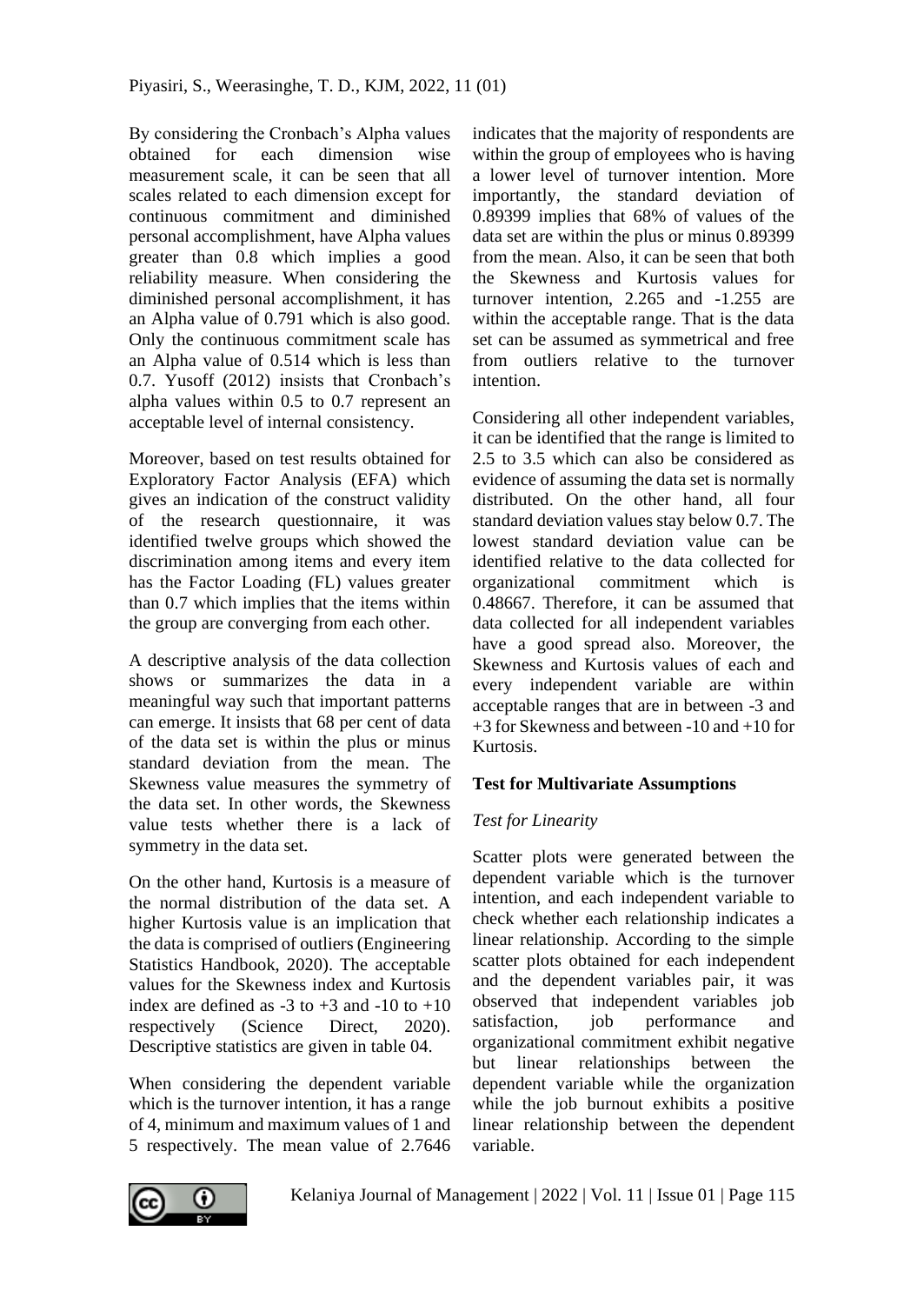|                                         | <b>Turnover Intention</b> | <b>Job Satisfaction</b> | <b>Job Performance</b> | Organizational<br><b>Commitment</b> | <b>Job Burnout</b> |
|-----------------------------------------|---------------------------|-------------------------|------------------------|-------------------------------------|--------------------|
| Range                                   | 4.00                      | 2.63                    | 2.83                   | 2.96                                | 3.25               |
| <b>Minimum</b>                          | 1.00                      | 1.68                    | 1.83                   | 1.75                                | 1.15               |
| <b>Maximum</b>                          | 5.00                      | 4.32                    | 4.67                   | 4.71                                | 4.40               |
| Mean                                    | 2.7646                    | 3.0700                  | 3.3067                 | 3.0294                              | 2.8260             |
| <b>Std. Deviation</b>                   | 0.89399                   | 0.52709                 | 0.65832                | 0.48667                             | 0.68988            |
| <b>Variance</b>                         | 0.799224                  | 0.277825                | 0.433385               | 0.236851                            | 0.475938           |
| <b>Skewness</b>                         | 0.395                     | $-0.089$                | $-0.187$               | 0.454                               | 0.193              |
| Std. Error of<br><b>Skewness</b>        | 0.175                     | 0.175                   | 0.175                  | 0.175                               | 0.175              |
| <b>Skewness Index</b>                   | 2.265                     | $-0.510$                | $-1.072$               | 2.601                               | 1.106              |
| <b>Kurtosis</b>                         | $-0.436$                  | $-0.813$                | $-0.986$               | $-0.225$                            | $-0.637$           |
| <b>Std. Error of</b><br><b>Kurtosis</b> | 0.347                     | 0.347                   | 0.347                  | 0.347                               | 0.347              |
| <b>Kurtosis</b><br><b>Index</b>         | $-1.255$                  | $-2.340$                | $-2.838$               | $-0.648$                            | $-1.834$           |

## **Table 04: Descriptive Statistics**

*Source: Analysed Data, 2021*

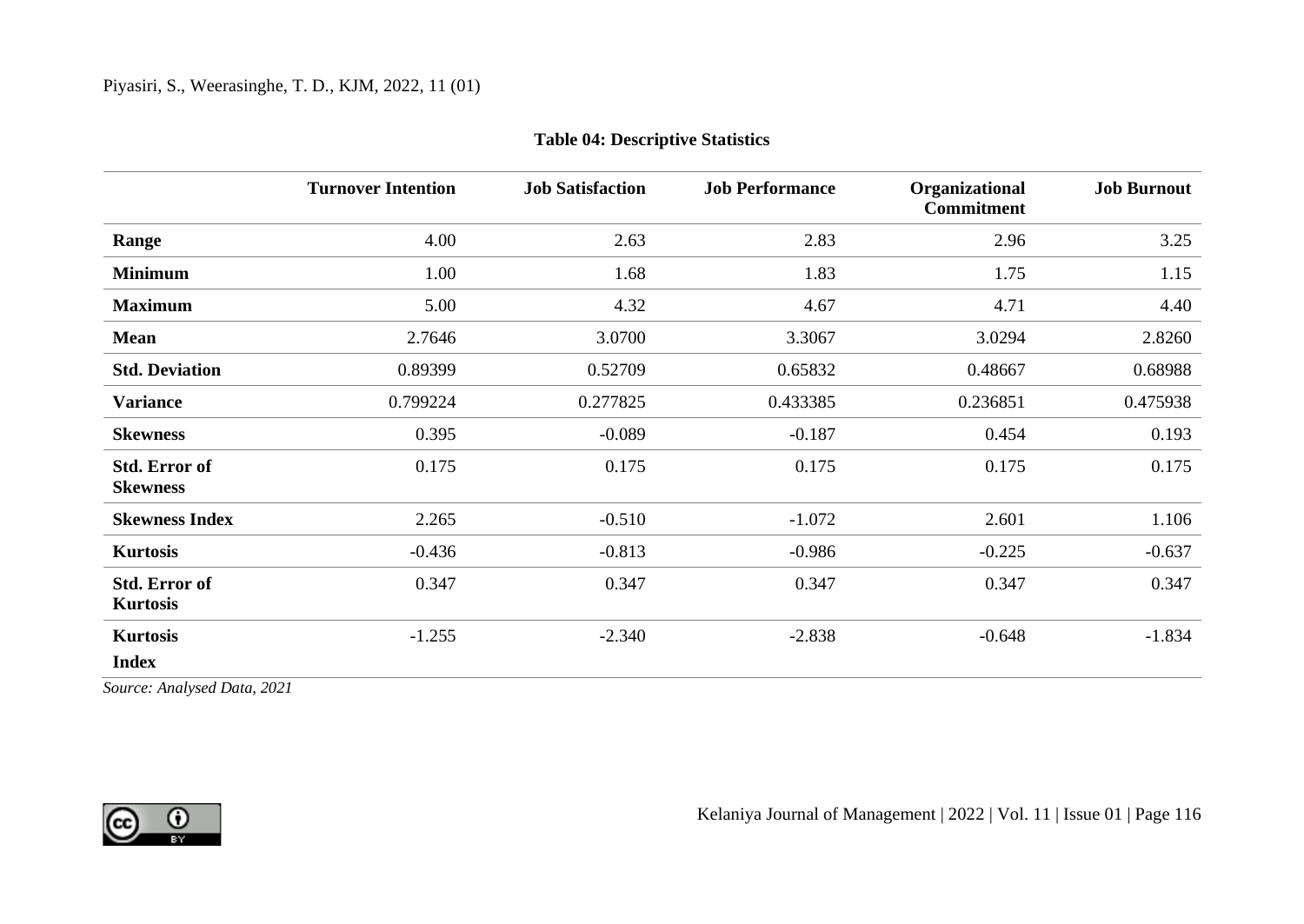## *Correlation Analysis*

|                                   | TI       | JS       | J <sub>P</sub> | oc       | JВ |
|-----------------------------------|----------|----------|----------------|----------|----|
| Turnover Intention (TI)           |          |          |                |          |    |
| Job Satisfaction (JS)             | $-0.724$ |          |                |          |    |
| Job Performance (JP)              | $-0.500$ | 0.786    |                |          |    |
| Organizational<br>Commitment (OC) | $-0.661$ | 0.820    | 0.732          |          |    |
| Job Burnout (JB)                  | 0.697    | $-0.863$ | $-0.802$       | $-0.778$ |    |
| Source: Analysed Data, 2021       |          |          |                |          |    |

*Source: Analysed Data, 2021*

According to the correlation analysis on variables depicted in table 05, it was observed that each independent variables pairs have Pearson correlation values greater

than plus or minus 0.7 which is an indication of a multiple correlation issue. Therefore, it was decided to run a collinearity diagnosis on each independent variable.

### *Collinearity Diagnosis*

|                           | <b>Collinearity Statistics</b> |       |  |
|---------------------------|--------------------------------|-------|--|
|                           | <b>Tolerance</b>               | VIF   |  |
| <b>Job Satisfaction</b>   | 0.191                          | 5.232 |  |
| <b>Job Performance</b>    | 0.313                          | 3.199 |  |
| Organizational Commitment | 0.299                          | 3.340 |  |
| <b>Job Burnout</b>        | 0.210                          | 4.768 |  |

## **Table 06: Collinearity Diagnosis - Independent Variables**

*Source: Analysed Data, 2021*

The above data on collinearity diagnosis depicted in table 06 shows both the tolerance value and VIF value of each independent variable. It is noticeable that each and every independent variable has both acceptable tolerance and VIF values which are greater than 0.1 and less than 10 respectively. It is recommended that a VIF value less than 10 is good and shows no multicollinearity issue (Minitab, 2015). On that background, it can be defined that all the independent variables satisfy the need for collinearity.

## *Analysis for Autocorrelation*

Durbin and Watson's test is the statistical measure for autocorrelation in the errors of a regression model. Autocorrelation can be defined as the correlation of errors related to adjacent observations. If those errors are correlated, then regression can underestimate the standard error of the coefficients and consequently, the predictors may seem to be significant while they are not significant in the real world (Minitab, 2019). It is said that Durbin and Watson's values of less than 2 indicate positive autocorrelation while values of more than 2 and less than 4 indicate a negative autocorrelation. More importantly, the Durbin and Watson value of 2 is the indication of there is no autocorrelation (Statistics How To, 2020).

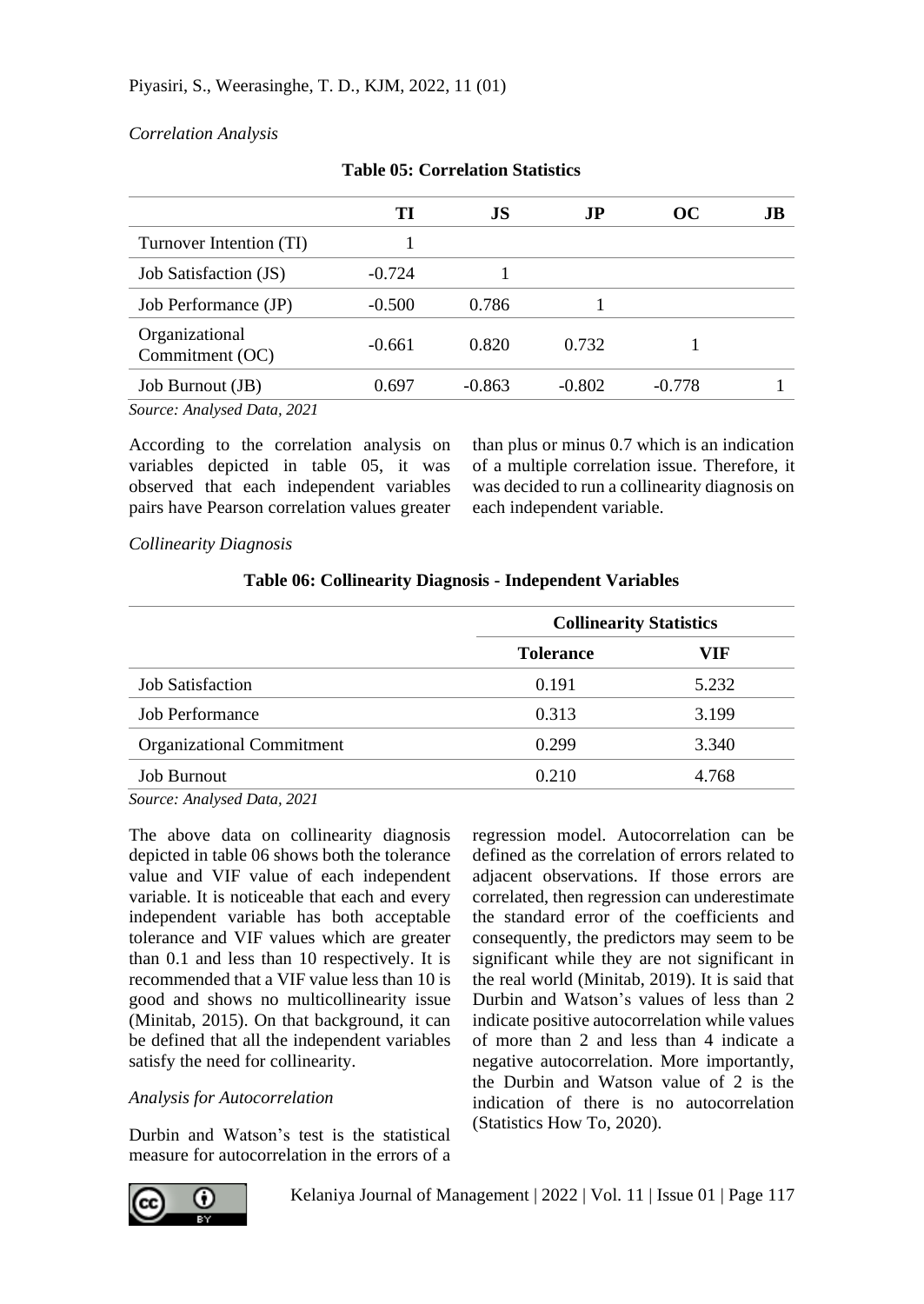| Model |       | $\mathbf{R}^2$ | Adjusted $\mathbb{R}^2$ | <b>Std. Error</b><br><b>Of Estimate</b> | Durbin $\&$<br>Watson |
|-------|-------|----------------|-------------------------|-----------------------------------------|-----------------------|
|       | 0.770 | 0.592          | 0.584                   | 0.57691                                 | 2.065                 |

**Table 07: Durbin & Watson Model Summary**

*Source: Analysed Data, 2021*

*Regression Analysis*

Considering the figures depicted in table 07, it can be clearly seen that the regression model accounts for the Durbin and Watson value of 2.065 which is much closure to 2. It is a good indication that the regression model contains almost no autocorrelation.

sequence of job satisfaction, job performance, organizational commitment and job burnout. Model 5 is considered the complete model in the real world that is comprised of all independent variables.

## *Analysis of Variance (ANOVA)*

For the multiple linear regression analysis, five models were considered. The first model is comprised of the controlling variable which is gender and no independent variable. Starting from the second model, each independent variable was added in the

Analysis of variance is comprised of calculations that form information about levels of variability within the regression model. Further, the ANOVA table provides basic information on tests of significance (Stat, 2020).

|         |            | Model 1 | Model 2 | Model 3 | Model 4 | Model 5 |
|---------|------------|---------|---------|---------|---------|---------|
| Sum of  | Regression | 0.543   | 81.168  | 82.996  | 86.288  | 91.347  |
| squares | Residual   | 153.708 | 73.082  | 71.254  | 67.962  | 62.903  |
|         | Total      | 154.250 | 154.250 | 154.250 | 154.250 | 154.250 |
| Sig.    |            | 0.411   | 0.000   | 0.000   | 0.000   | 0.000   |

## **Table 08: Summary of ANOVA**

*Source: Analyzed Data, 2021*

According to the summary of the ANOVA table produced in the regression analysis depicted in table 08, it can be seen that the model 1 comprised of only the controlling variable gender, leaving almost all the variation in the dependent variable unexplained as the residual sum of squares accounts for 153.708 out of 154.250. Also the sig. value of 0.411 indicates that there is no significant relationship between the control variable of gender and the dependent variable of turnover intention. Referring to model 2 which comprised job satisfaction as the independent variable, it can be observed that the model explains a variation of 81.168 from

the total variation of 154.250 which is more than 50%. On the other hand, the significance of the relationship between dependent and independent variables is shown as high due to the sig value of 0.00 which is less than 0.05.

When considering the rest of the models, it can be clearly seen that the variation in the dependent variable explained by the model is increasing as each independent variable is added. When it comes to model 5 which is considered as the model seen in the real world that is comprised of all independent variables, the total of 91.347 variations independent is explained by the model. As a

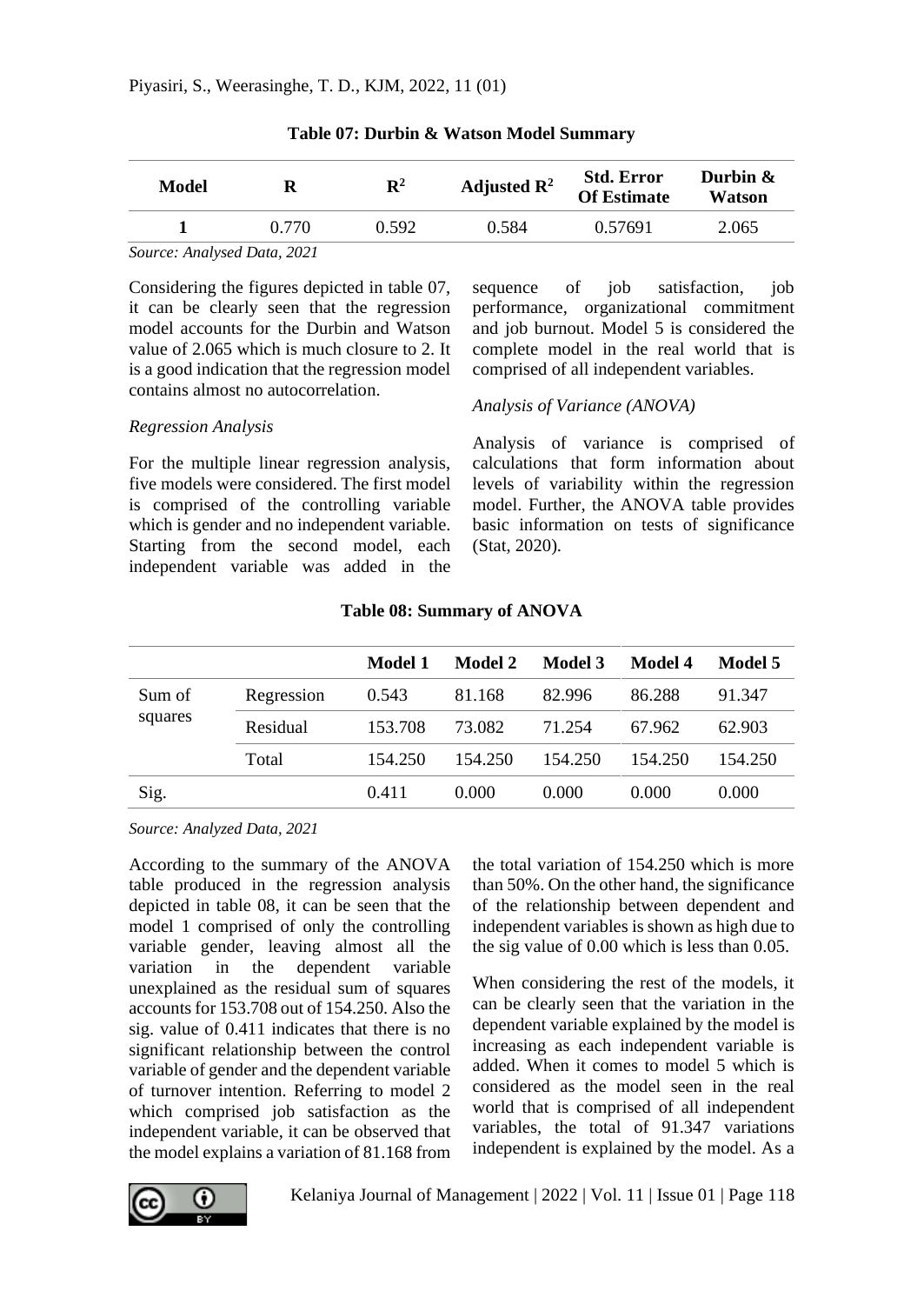percentage, the model explains 59.22% of the variation in the dependent variable.

## *Hypotheses Testing between the DV and IVs*

The standardized beta coefficient can be used to compare the strength of the effect of each independent variable on the dependent variable. The higher the beta value, the stronger the effect of the independent variable on the dependent variable. A negative beta value indicates the negative relationship between dependent and independent variables while the positive indicates the positive relationship between two variables. The R2 value is referred to the percentage of the variance in the dependent variable that the independent variables can explain collectively (Jim, 2020).

| <b>Variables</b>                       | Model 1                    | Model 2                    | Model 3                              | Model 4                              | Model 5                              |
|----------------------------------------|----------------------------|----------------------------|--------------------------------------|--------------------------------------|--------------------------------------|
|                                        | <b>B</b> eta               | <b>B</b> eta               | <b>Beta</b>                          | <b>B</b> eta                         | <b>B</b> eta                         |
|                                        | (t, sig.)                  | (t, sig.)                  | (t, sig.)                            | (t, sig.)                            | (t, sig.)                            |
| <b>Control</b><br><b>Variables</b>     |                            |                            |                                      |                                      |                                      |
| Gender                                 | 0.059<br>(0.823,<br>0.411) | 0.043<br>(0.861,<br>0.391) | 0.034<br>(0.680,<br>0.497)           | 0.011<br>(0.228,<br>0.820            | 0.003<br>(0.063,<br>0.950)           |
| <b>Independent</b><br><b>Variables</b> |                            |                            |                                      |                                      |                                      |
| <b>Job Satisfaction</b>                |                            | $-0.723$<br>$(-14.516,$    | $-0.863$<br>$(-10.768,$              | $-0.695$<br>$(-7.231,$               | $-0.490$<br>$(-4.592,$               |
| Job.<br><b>Performance</b>             |                            | 0.000)                     | 0.000)<br>0.177<br>(2.208,<br>0.028) | 0.000)<br>0.240<br>(2.961,<br>0.003) | 0.000)<br>0.358<br>(4.264,<br>0.000) |
| Organizational<br><b>Commitment</b>    |                            |                            |                                      | $-0.266$<br>$(-3.026,$<br>0.003)     | $-0.213$<br>$(-2.479,$<br>0.014)     |
| <b>Job Burnout</b>                     |                            |                            |                                      |                                      | 0.396<br>(3.888,<br>0.000            |

## **Table 09: Regression Statistics - Between DV and IVs**

*Source: Analysed Data, 2021*

Considering the regression analysis data depicted in table 09, The independent variable, job satisfaction is added to the model 2, it can be observed that the gender as a controlling variable still stays within the insignificant range while the job satisfaction shows a negative relationship between the turnover intention with the highest

significance indicated by the sig value of 0.00 which is less than 0.05. When considering the overall model 2 in table 09 also, it can be seen that the R2 change is quite larger and the significance of the R2 change is also higher as the sig value is 0.00 which is less than 0.05. In the next model.

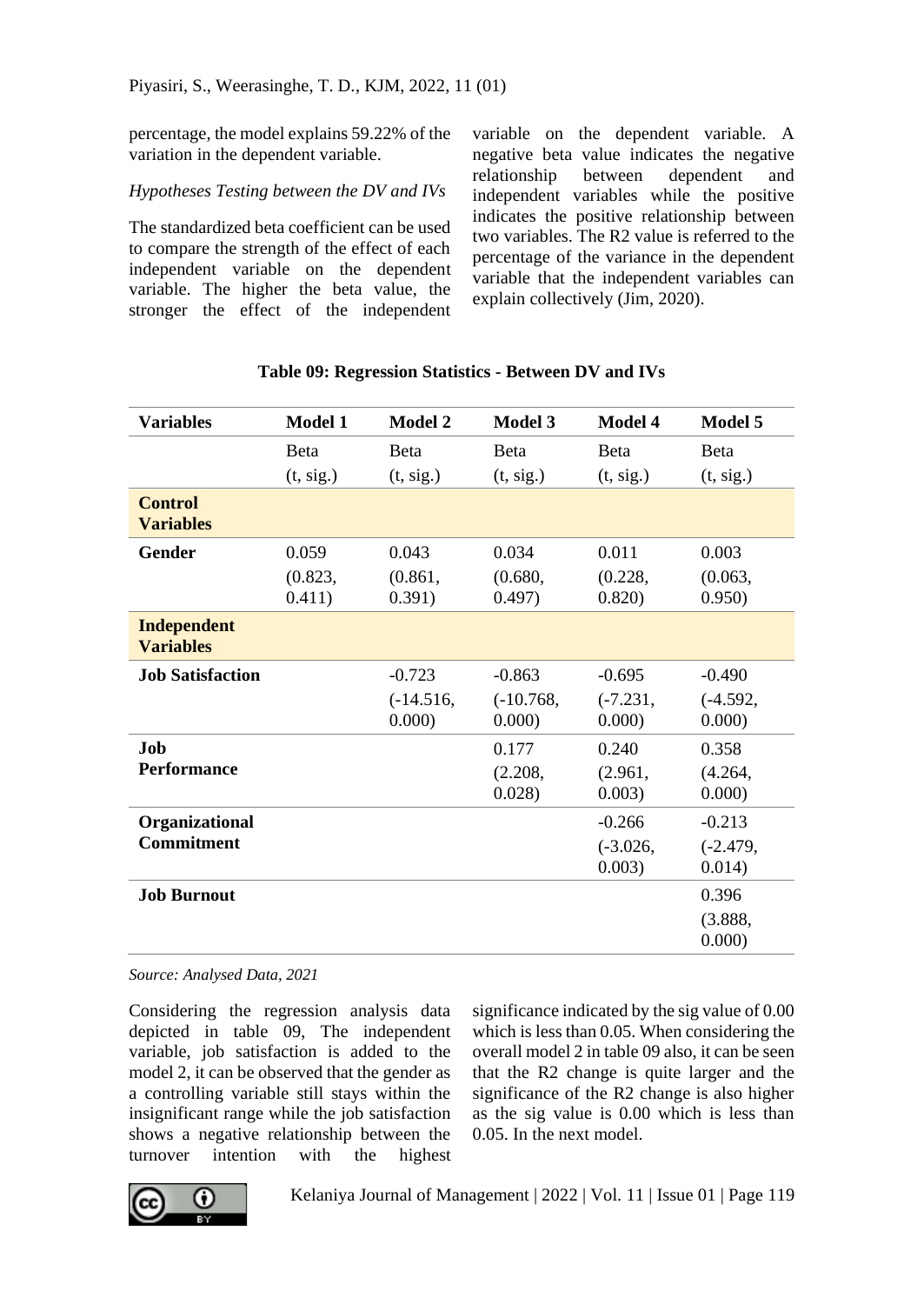|                                | <b>Model 1</b> | Model 2 | <b>Model 3</b> | <b>Model 4</b> | Model 5 |
|--------------------------------|----------------|---------|----------------|----------------|---------|
| R                              | 0.059          | 0.725   | 0.734          | 0.748          | 0.770   |
| $\mathbb{R}^2$                 | 0.004          | 0.526   | 0.538          | 0.559          | 0.592   |
| Adjusted $\mathbb{R}^2$        | $-0.002$       | 0.521   | 0.531          | 0.550          | 0.581   |
| $\Delta$ <b>R</b> <sup>2</sup> | 0.004          | 0.523   | 0.012          | 0.021          | 0.033   |
| ΛF                             | 0.678          | 210.713 | 4.876          | 9.155          | 15.119  |
| Sig. $\Delta F$                | 0.411          | 0.000   | 0.028          | 0.003          | 0.000   |
|                                |                |         |                |                |         |

## **Table 10: Model Summary**

*Source: Analysed Data, 2021*

As depicted in table 09, the third model comprised of two independent variables, job satisfaction and job performance in the regression analysis, also shows that the gender as a controlling variable is not significant as the sig value is greater than 0.05. On the other hand, the independent variable, job satisfaction has a beta value of - 0.863 and still shows a negative relationship between the turnover intentions that is significant. The newly added independent variable, job performance shows a positive relationship with the turnover intentions which is also significant but lesser significant compare to the relationship between job satisfaction and turnover intention. Referring to the model summary depicted in table 09, it can be seen that the R2 change occurred when the new independent variable, job performance is added and is not larger as in model 3. Even though the R2 change is smaller, the change to the model is significant as the sig value is 0.028 which is less than 0.05.

Considering the regression analysis summary of model 4 depicted in table 09, it could be observed that the new independent variable, organizational commitment has been added and the relationship between gender and turnover intention has become further insignificant. The new independent variable, organizational commitment shows a negative relationship between the turnover intentions with a beta value of -0.266. It is noticeable that the relationships between all three

independent variables added so far and turnover intentions are significant as all three sig values are less than 0.05. Referring to the model summary data depicted in table 09, it can also be seen that the R2 change is considerable and significant as the sig value is equal to 0.003 which is less than 0.05.

Regression analysis data of model 5 depicted in table 09 it can be observed that the last independent variable, job burnout has been added to the model and as a result, the relationship between gender and turnover intention has become least significant compared to the previously discussed models. That is, the controlling variable of gender has become insignificant in the real world comprised of all four independent variables. The last added variable, job burnout shows a positive relationship between the turnover intentions with a beta value of 0.396 and the relationship is also significant as the sig value is 0.00. The relationships between previously added independent variables remain unchanged in the final model also. Even though the significance of those relationships has changed in smaller values, the relationships are still significant as the sig values are less than 0.05. Referring to the model summary values depicted in table 10, it can be observed that the R2 change is larger compared to R2 changes in models 3 and 4. Also, the R2 change is significant as the sig value is 0.00. Considering the facts, it can be defined that all four independent variables have

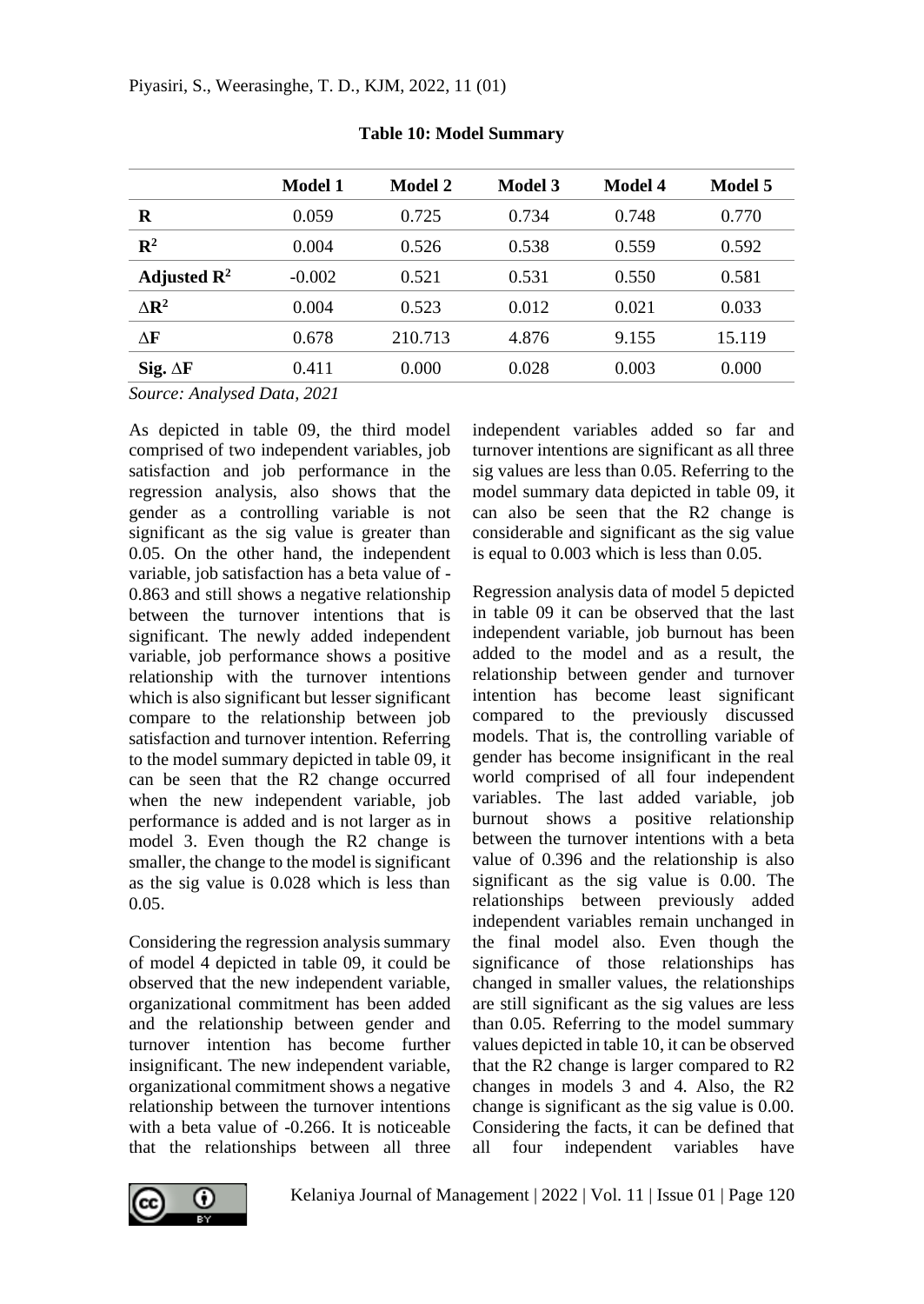significant relationships with the dependent variable.

Conclusively, it can be determined that the hypotheses Ha1, Hb1, Hc1 and Hd1 are supported by the analysis conducted on survey data collected from Katunayake Export Processing Zone.

#### *Moderator Analysis*

Based on the interaction variable characteristics obtained from the moderator analysis with the aid of Hayes process v3.5 macro, it can be observed that the R2 changes are really small for all four interaction variables. Moreover, the significance value for each interaction variable is greater than 0.05 which insists that each R2 change is even not significant. On that background, it was concluded that all four hypotheses related to moderating effect on each independent and dependent variable pair, are rejected.

| <b>Interaction Variable</b>                  | р      |          | <b>LLCI</b> | <b>ULCI</b> | $\triangle$ <b>R</b> <sup>2</sup> |
|----------------------------------------------|--------|----------|-------------|-------------|-----------------------------------|
| Job satisfaction $\times$ Gender             | 0.2296 | $-1.205$ | $-0.5364$   | 0.1295      | 0.0036                            |
| Job performance $\times$ Gender              | 0.8692 | $-0.164$ | $-0.3635$   | 0.3074      | 0.0001                            |
| Organizational commitment $\times$<br>Gender | 0.2925 | $-1.055$ | $-0.6065$   | 0.1837      | 0.0033                            |
| Job burnout $\times$ Gender                  | 0.1827 | 1.3374   | $-0.0854$   | 0.4448      | 0.0048                            |
| Source: Analysed Data, 2021                  |        |          |             |             |                                   |

### **Table 11: Moderator Analysis**

*Source: Analysed Data, 2021*

## **Discussion**

The analysis conducted on the survey data collected from the respondents within the Katunayake export processing zone revealed that there are relationships between the dependent variable which is the turnover intention and independent variables which are job satisfaction, job performance, organizational commitment and job burnout. On the other hand, a hypothesis developed on the moderation effect of gender on the relationship between each dependent and the independent variable was rejected as there was no significant relationship identified during the moderator analysis.

Cigdem & Iskin (2011) presented a model that insists that employee turnover intention and job satisfaction inherit a direct relationship. The model had been tested and proved in the context of IT professionals in Turkey. In the analysis of the mentioned study, the beta value for job satisfaction has obtained as -0.238. But when it comes to the

present study, the beta value depicted in table 08 is -0.490 which denotes a greater negative relationship compared to the mentioned study. Another study conducted on factors affecting employee turnover intention with special reference to the nurses who live in Ontario, Canada revealed that job satisfaction is an independent variable when employee turnover intention is considered as the dependent variable. According to the mentioned study, the beta value is  $-0.057$ which shows a weak relationship between the employee turnover intentions (Zeytinoglu, 2007). But considering the present study, it can be seen that the strength of the relationship between employee turnover intention and job satisfaction is quite higher. Carmeli (2006) also reveals the relationship between turnover intention and job satisfaction among two professional groups of social workers employed in the public sector and lawyers employed in the private sector in Israel, is negative and significant as the beta values are -0.22 and -0.36

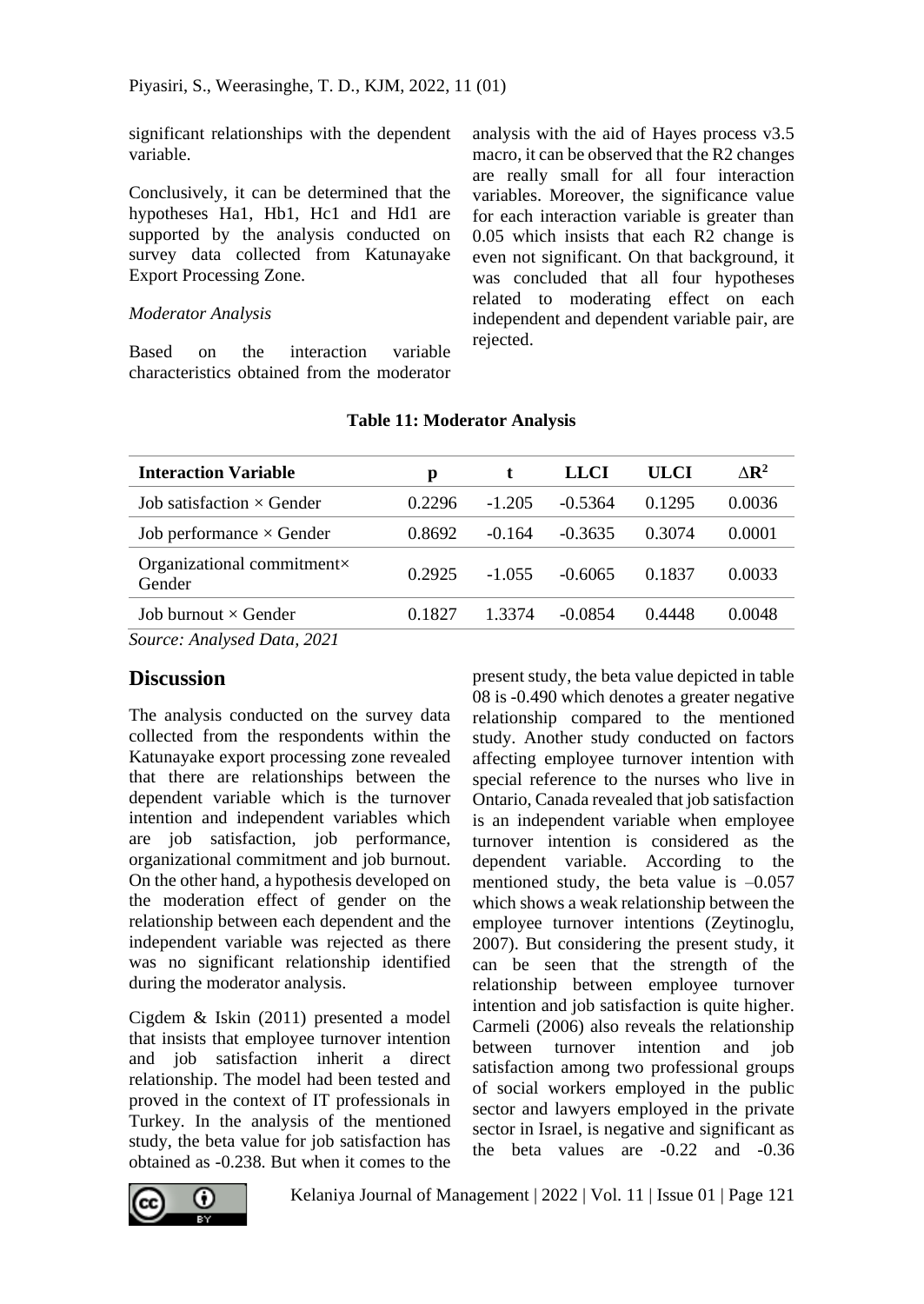respectively for sig values less than 0.001. The same study investigated that there is no significant relationship between two variables for the professional group of financial officers as the sig value is greater than 0.05. Therefore, it can be observed differences in the strength of the relationship between turnover intention and job satisfaction contextual wise. But when it comes to the direction of the relationship between both variables, it is negative in each mentioned context.

Carmeli (2006) argues that there is a negative relationship between the turnover intention and job performance among three professional groups which are financial officers, social workers employed in the public sector and lawyers employed by the private sector. The study reveals that the relationship between turnover intention and job performance is not significant in any of the three professional groups. But in the present study, referring to table 08, it can be seen that the relationship between turnover intention and job performance has a beta value of 0.358 with a sig value of 0.000 which indicates a positive and significant relationship between the two variables. Contrary to Carmeli (2006), Jackofsky et al., (1986) mention that turnover intention is higher among high performing employees as they have greater opportunities to find jobs elsewhere. Even though the context of the mentioned study is in the United Kingdom, the present study conducted in the context of labours in the Katunayake export processing zone exhibits a positive relationship between the two variables. Considering the facts, it can be decided that there is an effect to the relationship between two variables from the context of the research study.

A research study conducted on factors affecting employee turnover intention with special reference to the IT professionals in Turkey, reveals that a lower level of intention to quit is expected from employees who have a greater level of organizational commitment. The beta value found for the relationship between turnover intention and

organizational commitment is -0.564 which also has a sig value less than 0.05. Referring to table 08, the present study investigates the beta and sig values for the relationship between the same two variables as -0.213 and 0.0014. When the two results are compared, it can be seen that the strength of the relationship between the two variables has varied. But in both contexts, the direction of the relationships remains negative. (Yousaf et al., 2015) also presents that there is a negative relationship between employee turnover intention and organizational commitment in the Pakistan context. In the mentioned study, the relationship between two variables possesses a beta value of -0.31 with a sig value less than 0.05 which is the relationship is equal in direction for the mentioned study and present study. But comparing the beta values of past research and present research, it can be seen that the strength of the relationship between two variables is lower for the present study conducted in the context of labour of the Katunayake export processing zone.

Lee & Shin (2005) explores that there is a positive relationship between turnover intention and job burnout in their study conducted in the context of the United States. The study reveals that the relationship has a beta value of 0.31 with a sig value less than 0.05 which makes the relationship significant. Referring to table 08 related to the beta values of the present study, it can be identified that the two variables of employee turnover intention and job burnout have a beta value of 0.396 with a sig value of 0.00 which makes the relationship between the two variables really significant. That is it can be assumed that the direction of the relationship among two variables, turnover intention and job burnout is the same for both contexts and the strength of the relationship is also having values close to each other.

Even though Lee et al. (2017) insist that the turnover intention among females is mainly dependent upon the job satisfaction in their study conducted in the context of China, the analysis conducted on the moderation effects

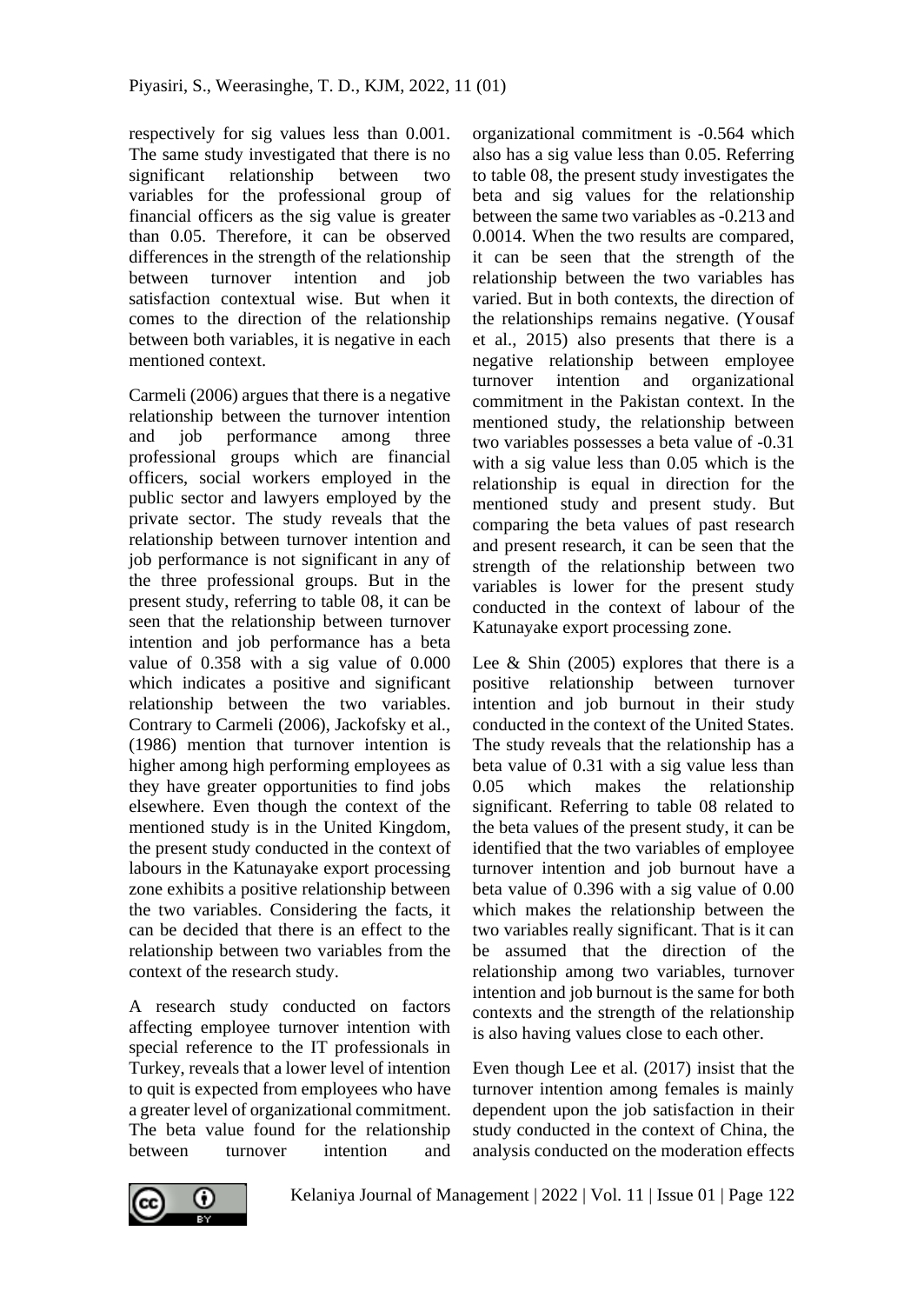of gender on the relationship between the turnover intention and each independent variable shows that there is no significant moderating effect. The contextual differences in the two types of research can be assumed as the reason for not having such moderation effects on gender in the present study.

As a whole, there are slight differences in the strengths of the relationships between the dependent and independent variables. Those differences can be considered as the effects of contextual differences in previous research studies and present research studies. More importantly, the present research sample is comprised of labours who have a lower level of education and skills compared to previous studies referred to as literature.

Considering all facts discussed above, it can be said that the hypotheses Ha1, Hb1, Hc1 and Hd1 are valid in the context of labours who work in the Katunayake export processing zone. That is the turnover intention of labours who work in the Katunayake export processing zone is negatively affected by job satisfaction and organizational commitment while positively affected by job performance and job burnout. Moreover, the hypothesis developed for moderating the effect of gender on such relationships between the dependent and independent variables is not supported by the research findings and is defined as not valid for the context of labours who work in the Katunayake Free Trade Zone.

## **Conclusion**

It was identified that the four main hypotheses developed for the dependent variable and each independent variable are valid in the selected research context which is the Katunayake export processing zone. Referring to the tested hypothesis, the employee turnover intention is affected by job satisfaction, job performance, organizational commitment and job burnout. Among those four factors, job satisfaction and organizational commitment can be defined as negatively affecting factors to the

employee turnover intention. The other two factors, job performance and job burnout affect the turnover intention the other way around. That is those two factors positively affect the turnover intention. Therefore, it can be concluded that the employee turnover intention is affected by job satisfaction, job performance, organizational commitment and job burnout in the same way that other scholars have explored so far in different research contexts.

Considering the hypothesis developed for the moderating effect of gender on factors affecting employee turnover intention, it is clear that the relationships between the previously discussed main four factors affecting employee turnover intention and employee turnover intention are not moderated by the gender of the employee. In other words, the employee turnover intention is affected by identified four factors that are job satisfaction, job performance, organizational commitment and job burnout in the same way regardless of the gender of the employee.

## **Implications**

The results obtained from this study provide insight for a better understanding between the four independent variables (job satisfaction, job performance, organizational commitment, and job burnout) and the dependent variable. Most of the organizations in Katunayake Free Trade Zone give less attention to employees' job satisfaction levels and satisfactory level measuring surveys are rarely conducted. In this research study, the turnover intention is negatively affected by job satisfaction. Therefore, management should be aware of maintaining a satisfied workforce within their organizations.

On the other hand, most of the employees in Katunayake Free Trade Zone are from remote and rural areas and have no skills in particular job duties in foreign organizations such as manufacturing and garment. Therefore, a greater level of job stress and burnout will be imposed especially for new



Kelaniya Journal of Management | 2022 | Vol. 11 | Issue 01 | Page 123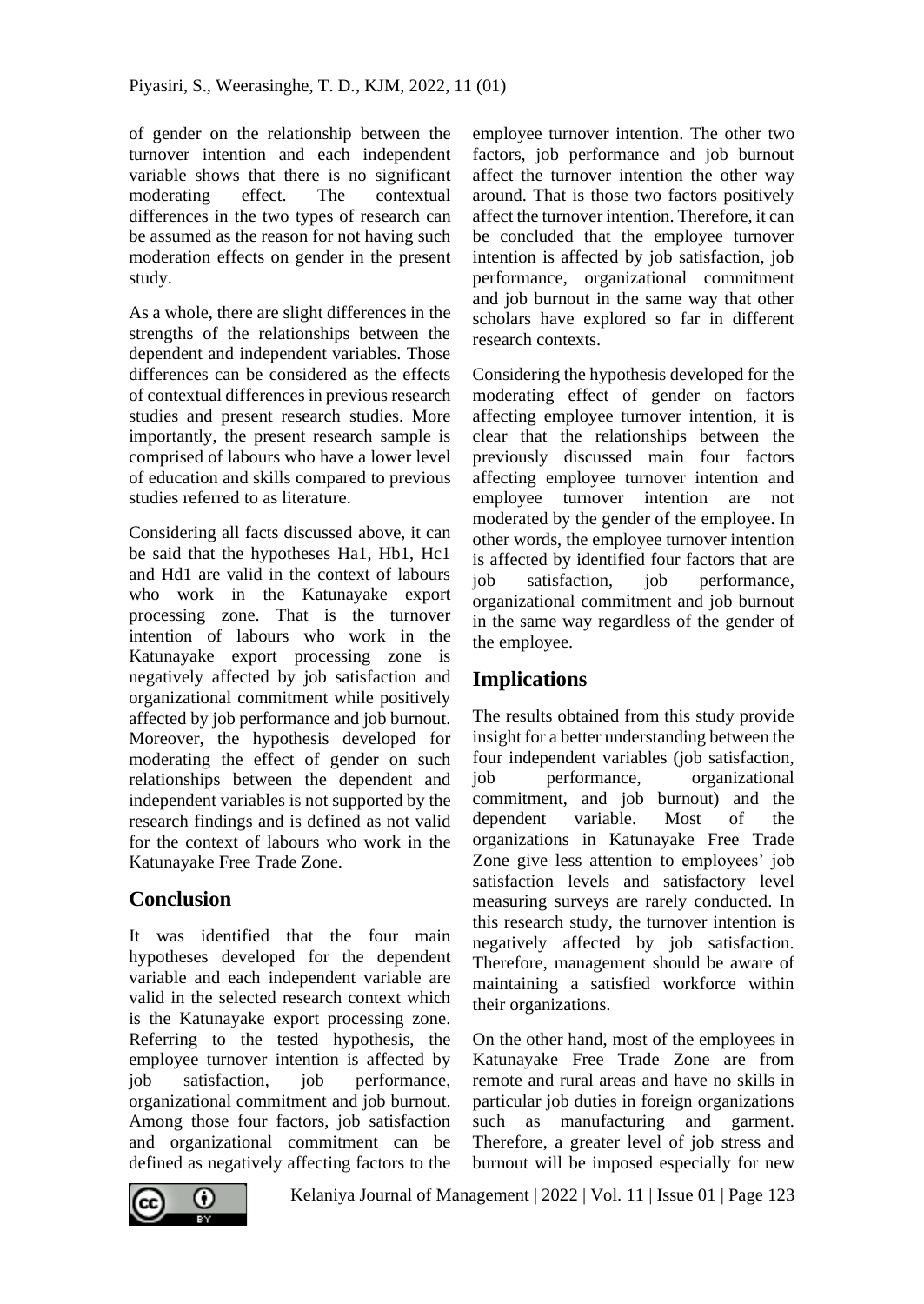employees and organizations should focus their concerns on mitigating the job stress level as this study revealed that the level of turnover intention is positively affected by the employee job burnout.

## **Recommendations**

## **Optimize the training and development cost:**

Training and development cost is reported as major cost in the replacement process or recruiting new employees. Also, the return on investment in training and development activities is negatively affected by the higher employee turnover ratio (Carmeli & Weisberg, 2006). This research study shows that it should be focused to maintain a good job satisfaction level and lower job burnout within the workforce to reduce the turnover intentions among employees. Also based on the results of the study, the managers should take necessary actions to increase the organizational commitment among employees.

### **Optimize the job performance among employees:**

Regardless of the fact that all employees who are having turnover intentions do not translate into actual turnover, such intentions still have adverse effects on the performance of the employees such as lowered morale (Lee et al., 2017). Based on the findings of this study, it is recommended managers pay attention to factors affecting employee turnover intention. Because lowered morale among employees can be considered a symptom of a critical problem caused by a breach of one or more factors affecting employee turnover intention.

## **Avoid undesirable employee turnover:**

Early identification of turnover intention among employees is the best way to predict the actual turnover before it happens (Harris, Kacmar & Witt, 2005). Therefore referring to the research findings, managers can predict the actual turnover by paying attention to the

factors affecting the turnover intention of employees. By doing so, managers can either reduce the turnover intention of such employees with higher turnover intentions or plan recruitments to balance the capacity of human resources.

## **Directions for Future Studies**

This research study makes an initial attempt to explore factors affecting the employee turnover intention of labours who works in the Katunayake Free Trade Zone. It was noticed that research studies conducted on employee turnover intention and its antecedents are rare in the Sri Lankan context. Therefore, it would be better to conduct further research studies on antecedents of employee turnover intention among labours to see whether the research outcomes are the same as the findings of the present study. Apart from that, the present study was focused only on one professional group and therefore, it can be conducted in future studies on different professional groups in the Sri Lankan context to see whether research outcomes are either different or the same compared to the present study.

The present research study only focused on four factors or antecedents affecting employee turnover intention. But there is empirical evidence available on other factors affecting employee turnover intention. Considering this fact, it is recommended to explore the relationships between those other factors affecting employee turnover intention with special reference to the Sri Lankan context.

Remarkably, the present research study was conducted on organizations within the Katunayake Free Trade Zone and all the organizations within the Katunayake Free Trade Zone are manufacturing organizations. Therefore, it is recommended to conduct future research studies on employee turnover intentions focusing on different industries to compare the research outcomes with the outcomes of the present study.

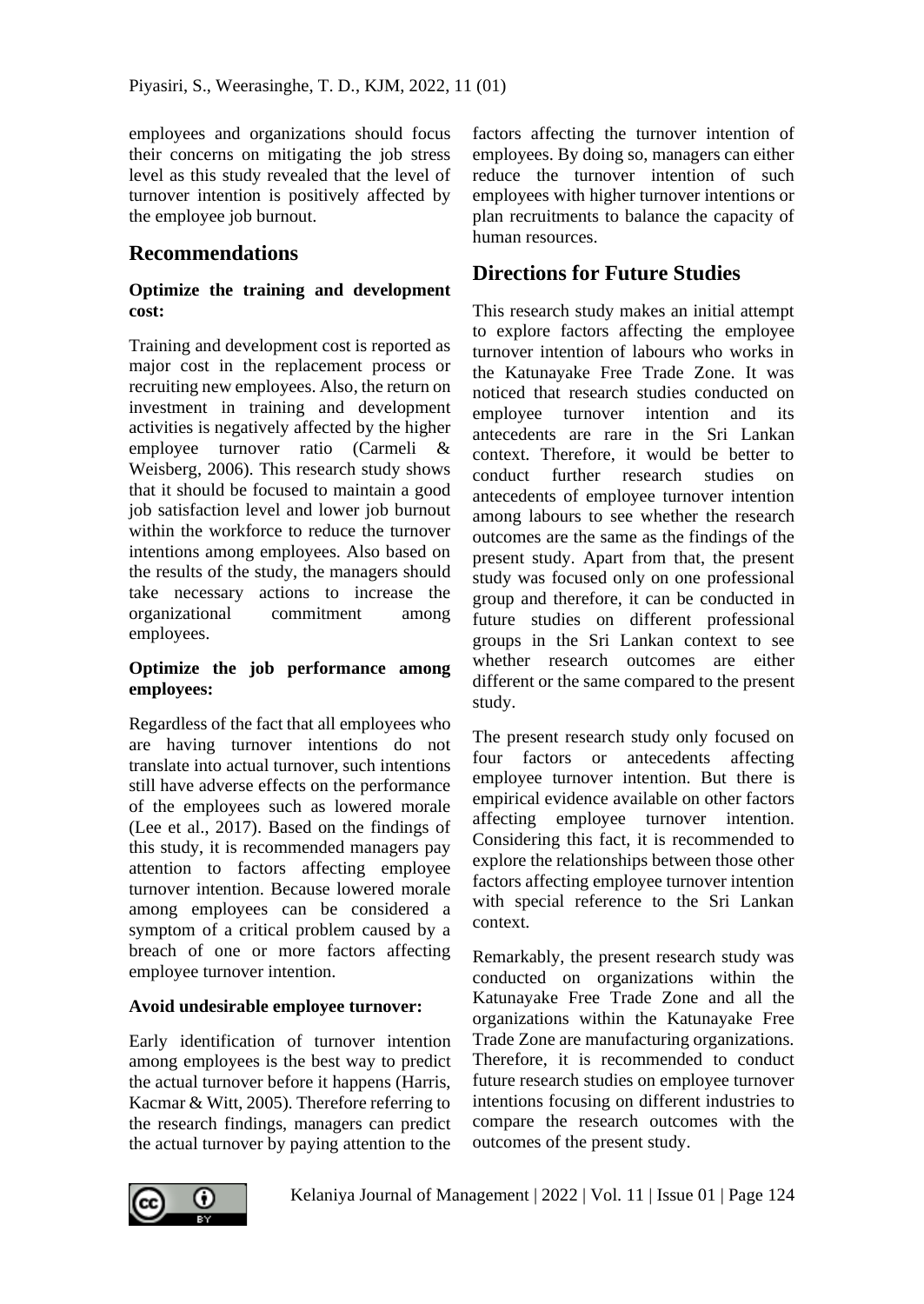## **References**

Abbasi, S.M., & Hollman, K.W. (2000). Turnover: The real bottom line. *Public Personnel Management*, 29(3), 333-342. doi.org/10.1177/009102600002900303

Allen, D.G., & Griffeth, R.W. (1999). Job performance and turnover: a review and integrative multi-route mode. *Human Resource Management Review*, 9, 525-548. https://doi.org/10.1016/S1053-4822(99)00032-7

BOI Sri Lanka (2019). Retrieved from [https://investsrilanka.com](https://investsrilanka.com/)

Boudreau, J. W., & Berger, C. J. (1985). Decision-theoretic utility analysis applied to employee separations and acquisitions. *Journal of Applied Psychology*, 70(3), 581– 612. doi:10.1037/0021-9010.70.3.581

Brayfield, A. H., Rothe, H. F. (1951). An index of job satisfaction. *Journal of Applied Psychology, 35*(5), 307–311. [https://doi.org/10.1037/h0055617](https://psycnet.apa.org/doi/10.1037/h0055617)

Caillier, J. (2011). I Want to Quit: A Closer Look at Factors That Contribute to the Turnover Intentions of State Government Employees. *State & Local Government Review*, *43(2),* 110- 122. doi.org/10.1177/0160323X11403325

Carmeli, A., & Weisberg, J. (2006). Exploring turnover intentions among three professional groups of employees. *Human Resource Development International, 9(2),* 191-206. doi.10.1080/13678860600616305

Chen, H. T., Wang, C. H. (2019). Incivility, satisfaction and turnover intention of tourist hotel chefs: Moderating effects of emotional intelligence. *International Journal of Contemporary Hospitality Management, 31*(5), 2034–2053. https://doi.org/10.1108/IJCHM-02-2018-0164

Engineering statistics handbook (2020). Measures of Skewness and Kurtosis. Retrieved from https://itl.nist.gov/div898/handbook/eda/section3.

Henha, P. E. (2017). A Review of Existing Turnover Intention Theories. *International Journal of Economics and Management Engineering*, 11(11), 2751-2758. doi.10.30845/aijss.v8n3p4

Harkins, P. J. (1998). Why Employees Stay-or Go. Work force, 77 (10), 74-78. [doi.org/10.5281/zenodo.1316263](https://doi.org/10.5281/zenodo.1316263)

Harris, K. J., Kacmar, K. M., & Witt, L. A. (2005). An examination of the curvilinear relationship between leader-member exchange and intent to turnover. *Journal of Organizational Behaviour*, 26(4), 363–378. doi:10.1002/job.314

Hesford, J. W., Malina, M. A., & Pizzini, M. (2016). Turnover and Unit-Level Financial Performance: An Analysis of the Costs and Benefits of Voluntary and Involuntary Turnover in Unskilled Jobs. *Advances in Management Accounting*, 35–65. doi: 10.1108/s1474- 787120150000026002

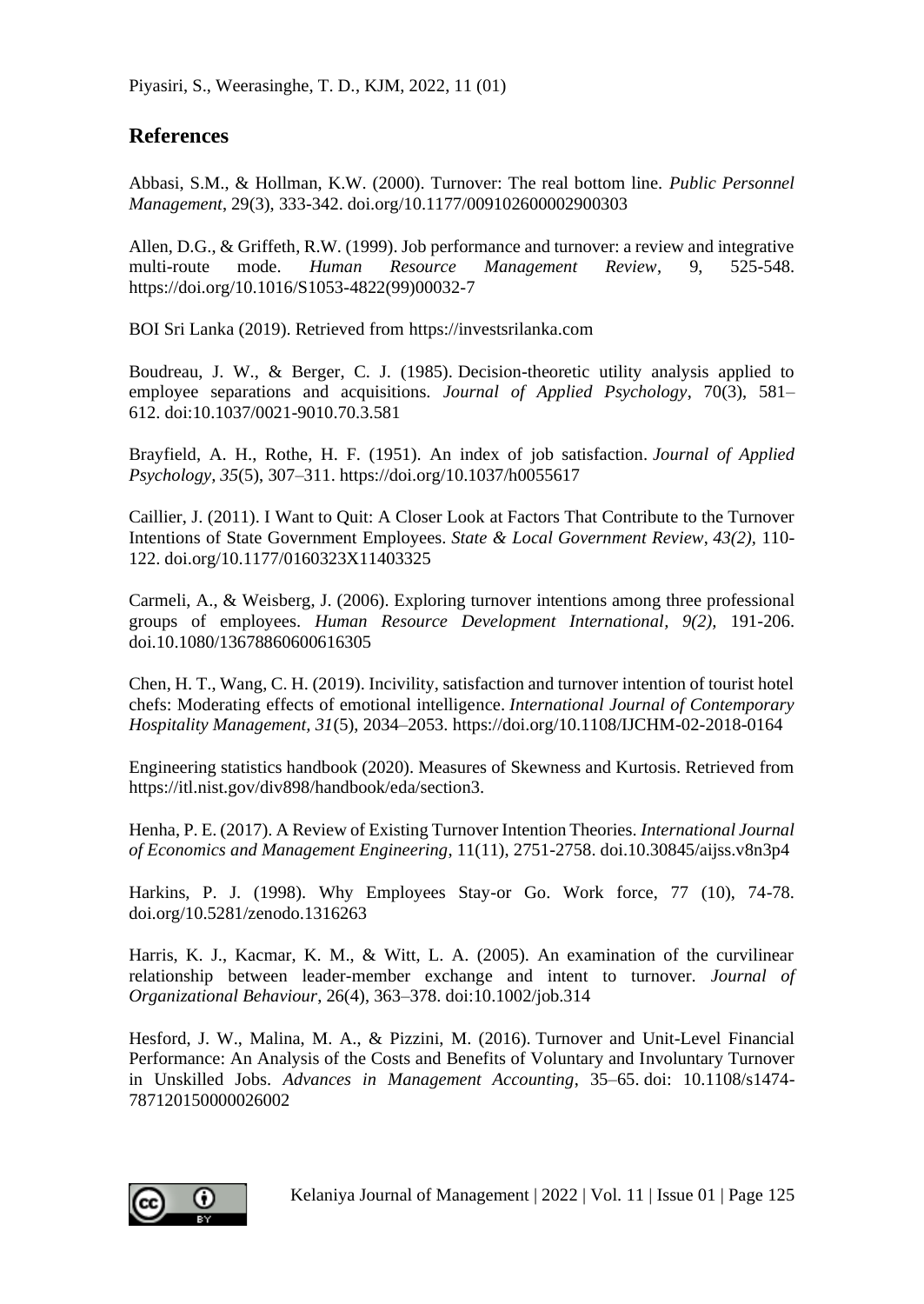Piyasiri, S., Weerasinghe, T. D., KJM, 2022, 11 (01)

Jackofsky, E. F., Ferris, K. R., & Breckenridge, B. G. (1986). Evidence for a Curvilinear Relationship between Job Performance and Turnover. *Journal of Management*, 12(1), 105– 111. doi:10.1177/014920638601200109

Karunaratne, C., Abayasekara, A. (2013). Impact of EPZs on poverty reduction and trade facilitation in Sri Lanka, ARTNeT, Working Paper No. 134, Asia-Pacific Research and Training Network on Trade, Bangkok

Khatri, N., Fern, C. T., & Budhwar, P. (2001). Explaining employee turnover in an Asian context. *Human Resource Management Journal*, 11(1), 54–74. doi:10.1111/j.1748- 8583.2001.tb00032.x

Knippenberg, V. D., & Sleebos, E. (2006). Organizational identification versus organizational commitment: self-definition, social exchange, and job attitudes. *Journal of Organizational Behaviour*, 27(5), 571–584. doi:10.1002/job.359

Koopmans, L., Bernaards, C., Hildebrandt, V., Vet, H.D., & Beek, A.J. (2014). Measuring individual work performance: identifying and selecting indicators. *Work, 48 2*, 229-38. [doi:](file:///C:/Users/User/Downloads/references.docx)  [10.3233/WOR-131659](file:///C:/Users/User/Downloads/references.docx)

Lance, C. E. (1988). Job Performance as a Moderator of the Satisfaction - Turnover Intention Relation: An Empirical Contrast of the Two Perspectives. *Journal of Organizational Behaviour*, 9, 271-280. doi.org/10.1002/job.4030090307

Lee, H. J., Chua, C. H., Miska, C., & Stahl, G. K. (2017). Looking out or looking up: gender differences in expatriate turnover intentions. *Cross Cultural & Strategic Management*, 24(2), 288–309. doi.10.1108/ccsm-02-2016-0046

Lee, K. E., & Shin, K. H. (2005). Job burnout, engagement and turnover intention of dietitians and chefs at a contract foodservice management company. *Journal of Community Nutrition*, 7(2), 100-106.

Madurawela, S. (2017). Labour Force Participation by Women and Inclusive Growth: An Application of Social Opportunity Function for Sri Lanka. *South Asia Economic Journal*, *18*(2), 214–229. [doi.org/10.1177/1391561417713125](https://doi.org/10.1177/1391561417713125)

Maslach, C., Jackson, Susan. (1981). the Measurement of Experienced Burnout. *Journal of Organizational Behaviour*. 2, 99 - 113[. doi.10.1002/job.4030020205](file:///C:/Users/User/Downloads/references.docx)

Meyer, J. P., Allen, N. J (1991). A three-component conceptualization of organizational commitment. *Journal of Human Resource Management Review*, 1(1), 61-89. doi.org/10.1016/1053-4822 (91)90011-Z

Minitab (2019). Test for autocorrelation by using the Durbin-Watson statistics. https://support.minitab.com/en-us/minitab/18/help-and-how-to/modelingstatistics/regression

Mobley, W. H. (1977) Intermediate Linkages in the Relationship between Job Satisfaction and Employee Turnover. *Journal of Applied Psychology*, 62, 237-240. doi.org/10.1037/0021- 9010.62.2.237



Kelaniya Journal of Management | 2022 | Vol. 11 | Issue 01 | Page 126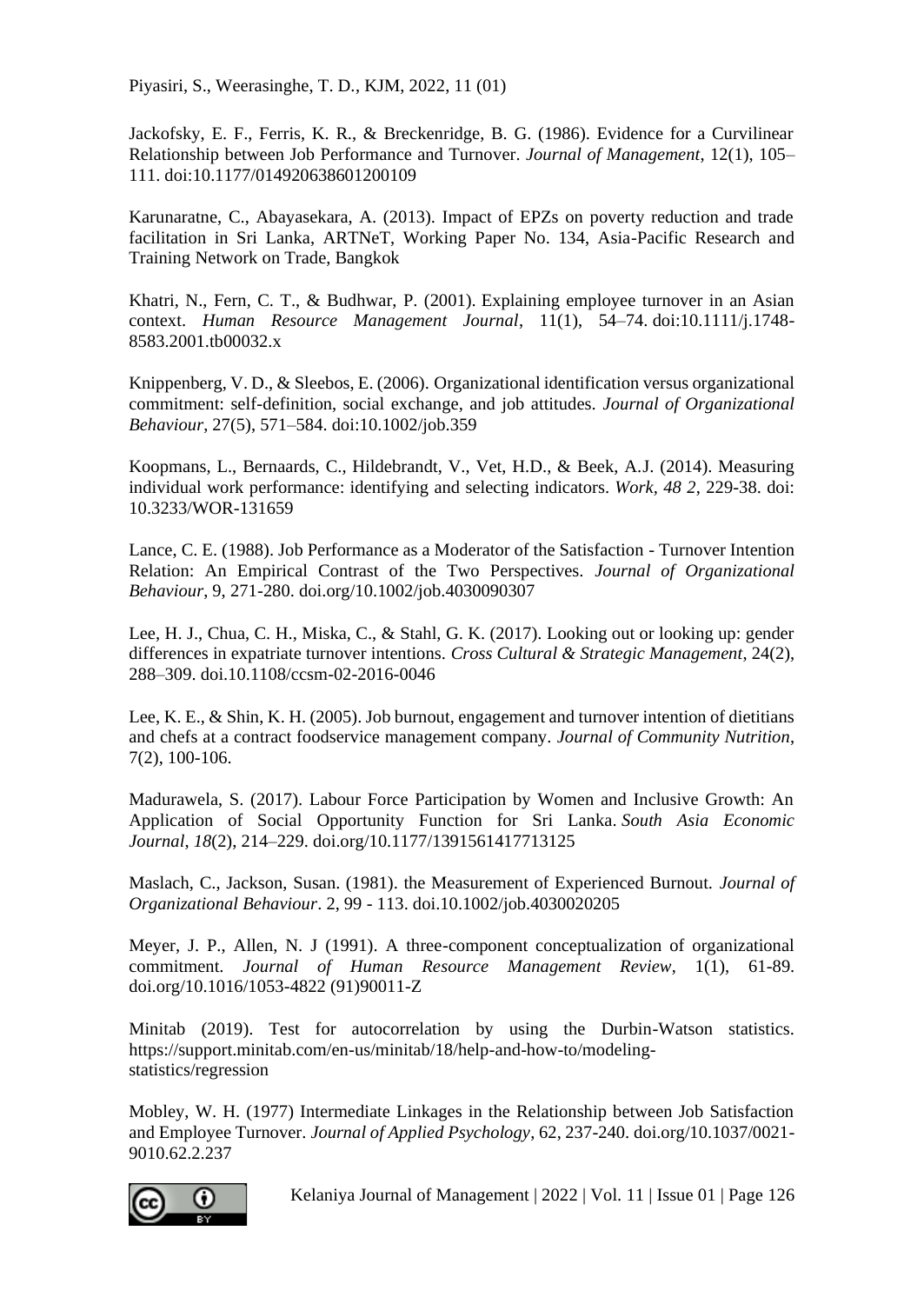Piyasiri, S., Weerasinghe, T. D., KJM, 2022, 11 (01)

Mobley, W. H., Horner, S. O., & Hollingsworth, A. T. (1978). An evaluation of precursors of hospital employee turnover. *Journal of Applied Psychology*, 63(4), 408–414. doi.10.1037/0021-9010.63.4.408

Nazim, A., Baloch, Q. B. (2010). Job satisfaction and employees turnover intention. *Interdisciplinary Journal of Contemporary Research in Business*, 2, 39-66.

Pandey., Jatin. (2018). Factors Affecting Job performance: An Integrative Review of Literature. *Management Research Review*[. doi.10.1108/MRR-02-2018-0051](file:///C:/Users/User/Downloads/references.docx)

Park, J. H. (2015). Mentoring functions and turnover intention: the mediating role of perceived organizational support. *The International Journal of Human Resource Management*. [doi:10.1080/09585192.2015.1062038](file:///C:/Users/User/Downloads/Sample_Research_Paper.zip)

Rajapakshe, W. (2018). An Analysis of Major Factors Affecting Labour Turnover in the Apparel Industry in Sri Lanka: Policy Alternations for Solving the Problem. *International Journal of Academic Research in Economics and Management Sciences*, *7*(3), 214–231. doi.10.6007/IJAREMS/v7-i3/4542

Razak, A. (2016, August 6). 200,000 JOb Vacancies: Huge HR Dilemma at all BOI Zones. *Sri Lanka Brief*. Retrieved from http://srilankabrief.org

Selden, S. C., & Moynihan, D. P. (2000). A Model of Voluntary Turnover in State Government. *Review of Public Personnel Administration*, 20(2), 63–74. doi.10.1177/0734371x0002000206

Science Direct (2020). Kurtosis. Retrieved from <https://www.sciencedirect.com/topics/neuroscience/kurtosis>

Statistics How to (2014). Cronbach's Alpha. Retrieved from https://www.statisticshowto.com.

Statistics How to (2020). Durbin Watson Test & Test Statistic. Retrieved from <https://www.statisticshowto.com/durbin-watson-test-coefficient/>

Stormbroek, R. V., & Blomme, R. (2017). Psychological contract as precursor for turnover and self-employment. *Management Research Review*, 40(2), 235–250. doi.10.1108/mrr-10- 2015-0235

United Nations Industrial Development Organization (2015). Retrieved from http://www.unido.or.jp/en/publications/reports/

Vinogradov, Evgueni & Priyashantha, Kankanamge & Amo, Bjorn Willy. (2020). Voluntary Labour Turnover in the Textile and Clothing Manufacturing Sector in Sri Lanka: The Causes of Leaving the Employers Digital entrepreneurship in the Nordic sharing economy View project HUMAN RESOURCE MANAGEMENT View project. (pp. 143-162)

Watrous, K. M., Huffman, A. H., & Pritchard, R. D. (2006). When co-workers and managers quit: The effects of turnover and shared values on performance. *Journal of Business and Psychology*, 21(1), 103-126. doi.org/10.1007/s10869-005-9021-2



Kelaniya Journal of Management | 2022 | Vol. 11 | Issue 01 | Page 127